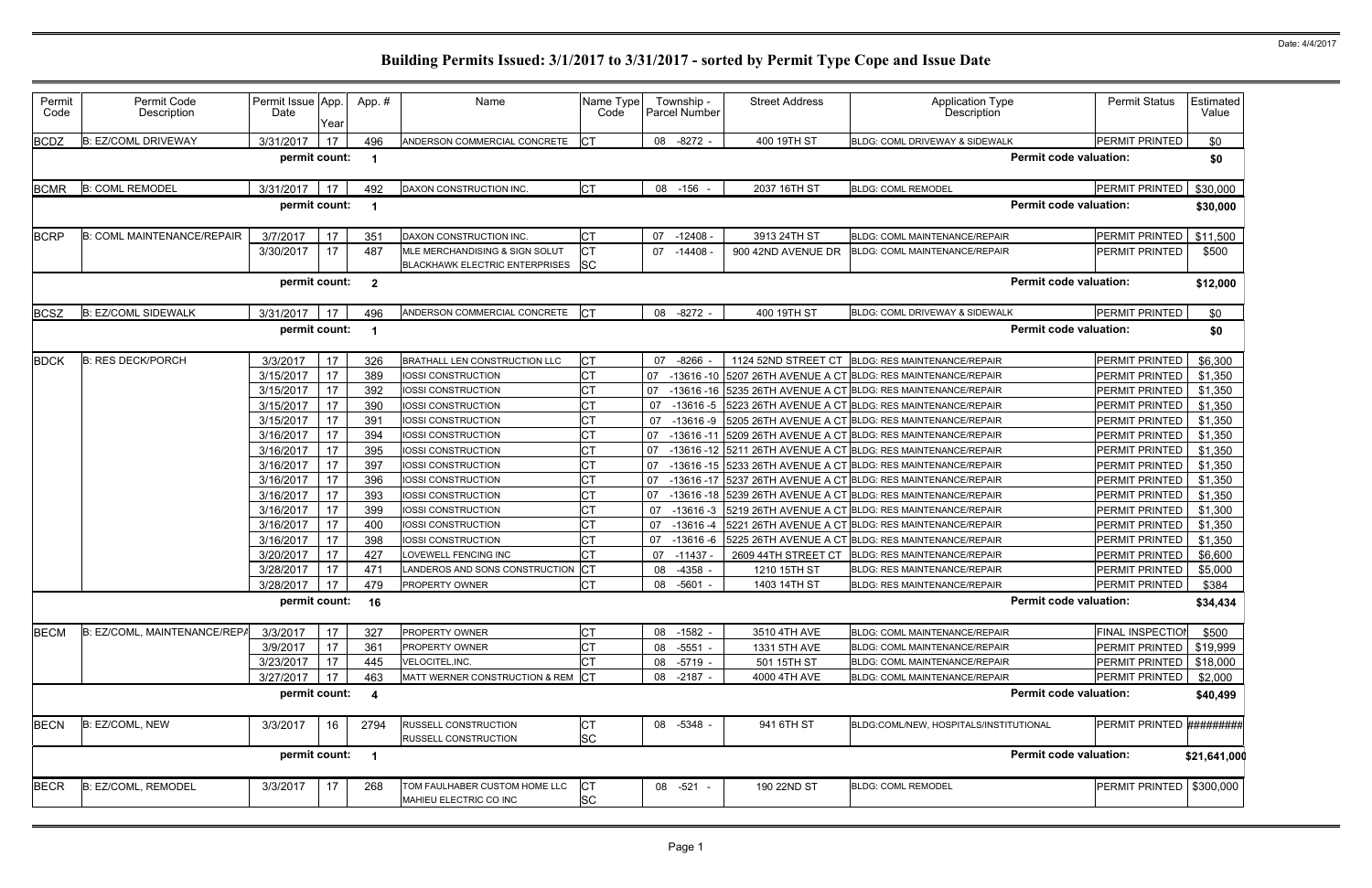| Permit<br>Code | Permit Code<br>Description       | Permit Issue App.<br>Date | Year | App.#            | Name                          | Name Type<br>Code | Township -<br>Parcel Number | <b>Street Address</b> | <b>Application Type</b><br>Description | <b>Permit Status</b>  | <b>Estimated</b><br>Value |
|----------------|----------------------------------|---------------------------|------|------------------|-------------------------------|-------------------|-----------------------------|-----------------------|----------------------------------------|-----------------------|---------------------------|
| <b>BECR</b>    | B: EZ/COML, REMODEL              | 3/3/2017                  | 17   | 232              | DUST-RY REMODELING INC        | <b>CT</b>         | 08 -5482 -                  | 1721 5TH AVE          | <b>BLDG: COML REMODEL</b>              | PERMIT PRINTED        | \$100,000                 |
|                |                                  |                           |      |                  | JOHNSON ELECTRIC CO, K C      | <b>SC</b>         |                             |                       |                                        |                       |                           |
|                |                                  |                           |      |                  | A1 MORRIS HEATING AND COOLING | <b>SC</b>         |                             |                       |                                        |                       |                           |
|                |                                  | 3/31/2017                 | 16   | 2671             | <b>RUSSELL CONSTRUCTION</b>   | <b>CT</b>         | 08 -9413 -                  | 221 11TH AVE          | <b>BLDG: COML REMODEL</b>              | PERMIT PRINTED        | \$565,000                 |
|                |                                  | permit count:             |      | $\mathbf{3}$     |                               |                   |                             |                       | <b>Permit code valuation:</b>          |                       | \$965,000                 |
| <b>BGAR</b>    | <b>B: RES GARAGE/CARPORT</b>     | 3/7/2017                  | 17   | 352              | ABC GARAGE.COM INC            | <b>CT</b>         | 08 -6817 -12                | 1001 24TH ST          | <b>BLDG: GARAGES/CARPORTS</b>          | <b>PERMIT PRINTED</b> | \$15,000                  |
|                |                                  | 3/14/2017                 | 17   | 381              | PROPERTY OWNER                | <b>CT</b>         | 07<br>$-13187 -$            | 2206 44TH ST          | <b>BLDG: GARAGES/CARPORTS</b>          | <b>PERMIT PRINTED</b> | \$8,400                   |
|                |                                  | 3/28/2017                 | 17   | 480              | PROPERTY OWNER                | <b>CT</b>         | -5601 -<br>08               | 1403 14TH ST          | <b>BLDG: GARAGES/CARPORTS</b>          | <b>PERMIT PRINTED</b> | \$9,408                   |
|                |                                  | 3/30/2017                 | 17   | 486              | TUMAC CONST. LLC              | <b>CT</b>         | 07<br>-2381 -               | 2556 30TH ST          | <b>BLDG: GARAGES/CARPORTS</b>          | PERMIT PRINTED        | \$13,000                  |
|                |                                  | permit count:             |      | $\boldsymbol{4}$ |                               |                   |                             |                       | <b>Permit code valuation:</b>          |                       | \$45,808                  |
| <b>BKIO</b>    | <b>B: COML KIOSK</b>             | 3/13/2017                 | 17   | 124              | PROPERTY OWNER                | <b>CT</b>         | -12699 -<br>07              | 4100 12TH AVE         | BLDG:MISC/STRUCTURES OTHER THAN BLDGS  | PERMIT PRINTED        | \$113,976                 |
|                |                                  | permit count:             |      | -1               |                               |                   |                             |                       | <b>Permit code valuation:</b>          |                       | \$113,976                 |
| <b>BMAR</b>    | <b>B: RES MAINTENANCE/REPAIR</b> | 3/2/2017                  | 17   | 311              | <b>IOSSI CONSTRUCTION</b>     | <b>CT</b>         | 07<br>$-8196 -$             | 5407 28TH AVE         | <b>BLDG: RES MAINTENANCE/REPAIR</b>    | PERMIT PRINTED        | \$3,798                   |
|                |                                  | 3/2/2017                  | 17   | 313              | <b>IOSSI CONSTRUCTION</b>     | <b>CT</b>         | 08 -1500 -                  | 1001 27TH ST          | <b>BLDG: RES MAINTENANCE/REPAIR</b>    | <b>PERMIT PRINTED</b> | \$1,198                   |
|                |                                  | 3/2/2017                  | 17   | 312              | IOSSI CONSTRUCTION            | <b>CT</b>         | $-6215 -$<br>08             | 253 46TH ST           | <b>BLDG: RES MAINTENANCE/REPAIR</b>    | PERMIT PRINTED        | \$1,576                   |
|                |                                  | 3/2/2017                  | 17   | 309              | <b>PROPERTY OWNER</b>         | <b>CT</b>         | $-7745 -$<br>08             | 2615 6TH AVE          | <b>BLDG: RES MAINTENANCE/REPAIR</b>    | <b>PERMIT PRINTED</b> | \$500                     |
|                |                                  | 3/6/2017                  | 17   | 336              | WINDOW WORLD OF DAVENPORT     | <b>CT</b>         | $-6432 -$<br>08             | 709 17TH AVE          | <b>BLDG: RES MAINTENANCE/REPAIR</b>    | PERMIT PRINTED        | \$6,220                   |
|                |                                  | 3/9/2017                  | 17   | 359              | PROPERTY OWNER                | <b>CT</b>         | 08 -8043 -                  | 1414 11TH STREET A    | <b>BLDG: RES MAINTENANCE/REPAIR</b>    | <b>PERMIT PRINTED</b> | \$400                     |
|                |                                  | 3/14/2017                 | 17   | 384              | FANTH-CURRY HOME IMPRV CO     | <b>CT</b>         | $-11437$<br>07              | 2609 44TH STREET CT   | <b>BLDG: RES MAINTENANCE/REPAIR</b>    | PERMIT PRINTED        | \$2,327                   |
|                |                                  | 3/15/2017                 | 17   | 387              | WINDOW WORLD OF DAVENPORT     | <b>CT</b>         | $-231 - 2$<br>07            | 3724 47TH STREET DR   | <b>BLDG: RES MAINTENANCE/REPAIR</b>    | PERMIT PRINTED        | \$6,275                   |
|                |                                  | 3/15/2017                 | 17   | 388              | WINDOW WORLD OF DAVENPORT     | <b>CT</b>         | $-6990 -3$<br>08            | 2749 11TH AVE         | <b>BLDG: RES MAINTENANCE/REPAIR</b>    | PERMIT PRINTED        | \$2,500                   |
|                |                                  | 3/21/2017                 | 17   | 435              | <b>PROPERTY OWNER</b>         | <b>CT</b>         | 08<br>-9194 -               | 2425 4TH ST           | BLDG: RES MAINTENANCE/REPAIR           | PERMIT PRINTED        | \$200                     |
|                |                                  | 3/23/2017                 | 17   | 446              | MIDWEST CONTRACTING           | <b>CT</b>         | 08 -6991 -                  | 614 51ST ST           | <b>BLDG: RES MAINTENANCE/REPAIR</b>    | <b>PERMIT PRINTED</b> | \$14,600                  |
|                |                                  |                           |      |                  | PRECISION AIR HTG & AC INC    | <b>SC</b>         |                             |                       |                                        |                       |                           |
|                |                                  |                           |      |                  | PRECISION AIR HTG & AC INC    | <b>SC</b>         |                             |                       |                                        |                       |                           |
|                |                                  |                           |      |                  | <b>DEMARLIE MAINTENANCE</b>   | <b>SC</b>         |                             |                       |                                        |                       |                           |
|                |                                  |                           |      |                  | <b>DEMARLIE MAINTENANCE</b>   | <b>SC</b>         |                             |                       |                                        |                       |                           |
|                |                                  |                           |      |                  | MIDWEST CONTRACTING           | <b>CT</b>         |                             |                       |                                        |                       |                           |
|                |                                  | 3/28/2017                 | 17   | 467              | PROPERTY OWNER                | <b>CT</b>         | 08 -9429 -                  | 220 12TH AVE          | <b>BLDG: RES MAINTENANCE/REPAIR</b>    | <b>PERMIT PRINTED</b> | \$500                     |
|                |                                  |                           |      |                  | PROPERTY OWNER                | <b>SC</b>         |                             |                       |                                        |                       |                           |
|                |                                  | 3/30/2017                 | 17   | 485              | <b>PROPERTY OWNER</b>         | <b>CT</b>         | 08 -9430 -                  | 224 12TH AVE          | <b>BLDG: RES MAINTENANCE/REPAIR</b>    | <b>PERMIT PRINTED</b> | \$500                     |
|                |                                  | permit count:             |      | 13               |                               |                   |                             |                       | <b>Permit code valuation:</b>          |                       | \$40,594                  |
| <b>BNP</b>     | B: "WORKING WITHOUT A PERMIT     | 3/6/2017                  | 17   | 274              | ALL MAJOR RESTORATIONS LLC    | <b>CT</b>         | 08 -3255 -                  | 2523 19TH AVE         | <b>BLDG: RES MAINTENANCE/REPAIR</b>    | <b>PERMIT PRINTED</b> | \$12,000                  |
|                |                                  | 3/6/2017                  | 17   | 339              | ALL MAJOR RESTORATIONS LLC    | <b>CT</b>         | -5231 -<br>08               | 1317 4TH ST           | BLDG: RES MAINTENANCE/REPAIR           | PERMIT PRINTED        | \$16,000                  |
|                |                                  | 3/23/2017                 | 17   | 446              | MIDWEST CONTRACTING           | <b>CT</b>         | 08 -6991 -                  | 614 51ST ST           | <b>BLDG: RES MAINTENANCE/REPAIR</b>    | PERMIT PRINTED        | \$14,600                  |
|                |                                  |                           |      |                  | PRECISION AIR HTG & AC INC    | <b>SC</b>         |                             |                       |                                        |                       |                           |
|                |                                  |                           |      |                  | PRECISION AIR HTG & AC INC    | <b>SC</b>         |                             |                       |                                        |                       |                           |
|                |                                  |                           |      |                  | <b>DEMARLIE MAINTENANCE</b>   | <b>SC</b>         |                             |                       |                                        |                       |                           |
|                |                                  |                           |      |                  | <b>DEMARLIE MAINTENANCE</b>   | <b>SC</b>         |                             |                       |                                        |                       |                           |
|                |                                  | permit count: 3           |      |                  |                               |                   |                             |                       | <b>Permit code valuation:</b>          |                       | \$42,600                  |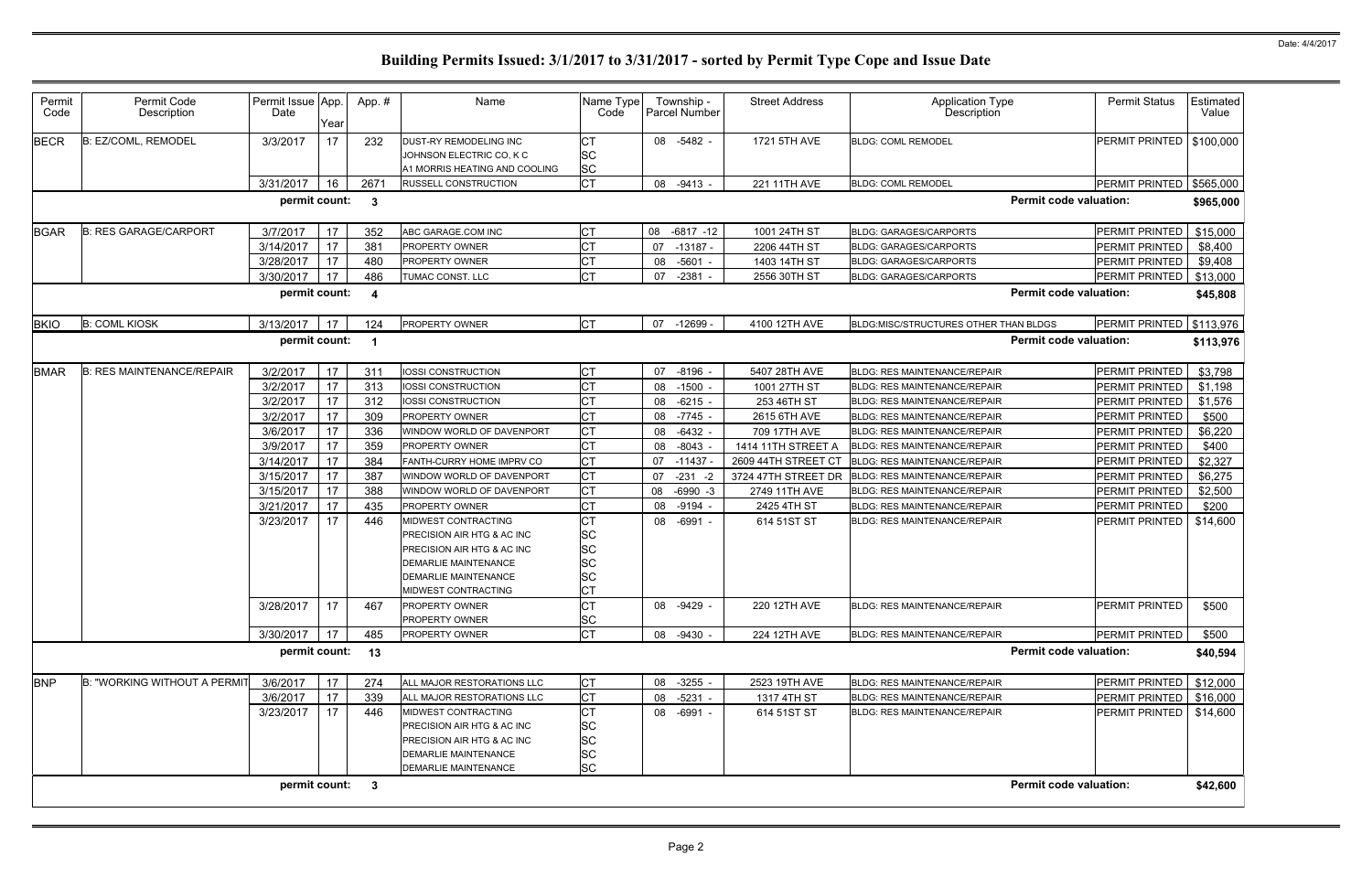| Permit<br>Code | Permit Code<br>Description | Permit Issue App.<br>Date | Year | App.#        | Name                                                                                     | Name Type<br>Code |    | Township -<br><b>Parcel Number</b> | <b>Street Address</b> | Application Type<br>Description     | <b>Permit Status</b>      | Estimated<br>Value |
|----------------|----------------------------|---------------------------|------|--------------|------------------------------------------------------------------------------------------|-------------------|----|------------------------------------|-----------------------|-------------------------------------|---------------------------|--------------------|
| <b>BRML</b>    | <b>B: RES REMODEL</b>      | 3/1/2017                  | 17   | 302          | SONS OF SEVEN LLC                                                                        | СT                | 08 | $-8660 -$                          | 5011 10TH AVE         | <b>BLDG: RES REMODEL</b>            | FINAL INSPECTION          | \$19,341           |
|                |                            | 3/14/2017                 | 17   | 382          | BETTENDORF HOME REPAIR<br>PETERSEN PLUMBING AND HEATING<br>PETERSEN PLUMBING AND HEATING | СT<br>SC<br>SC    |    | 08 -4687 -                         | 2634 12TH AVE         | <b>BLDG: RES REMODEL</b>            | PERMIT PRINTED            | \$375,000          |
|                |                            | 3/24/2017                 | 17   | 455          | <b>BLAZE RESTORATION INC</b><br>AMERICAN ELECTRIC INC                                    | СT<br><b>SC</b>   |    | 08 -3267 -                         | 2522 18TH AVENUE A    | <b>BLDG: RES MAINTENANCE/REPAIR</b> | PERMIT PRINTED            | \$40,000           |
|                |                            | permit count:             |      | $\mathbf{3}$ |                                                                                          |                   |    |                                    |                       | <b>Permit code valuation:</b>       |                           | \$434,341          |
| <b>BRRF</b>    | <b>B: RES ROOFING</b>      | 3/1/2017                  | 17   | 303          | RASMUSSEN CONSTRUCTION DBA BUC                                                           | <b>CT</b>         | 08 | -6991                              | 614 51ST ST           | BLDG: RES MAINTENANCE/REPAIR        | PERMIT PRINTED            | \$4,000            |
|                |                            | 3/1/2017                  | 17   | 304          | RASMUSSEN CONSTRUCTION DBA BUC                                                           | ICT               | 08 | -7696                              | 1617 12TH ST          | <b>BLDG: RES MAINTENANCE/REPAIR</b> | PERMIT PRINTED            | \$4,000            |
|                |                            | 3/1/2017                  | 17   | 305          | RASMUSSEN CONSTRUCTION DBA BUC                                                           | ICT               | 08 | $-8343 -$                          | 1929 3RD ST           | <b>BLDG: RES MAINTENANCE/REPAIR</b> | PERMIT PRINTED            | \$1,100            |
|                |                            | 3/2/2017                  | 17   | 309          | PROPERTY OWNER                                                                           |                   | 08 | $-7745 -$                          | 2615 6TH AVE          | <b>BLDG: RES MAINTENANCE/REPAIR</b> | PERMIT PRINTED            | \$500              |
|                |                            | 3/2/2017                  | 17   | 316          | PROPERTY OWNER                                                                           | СT                | 08 | $-8059$                            | 1445 11TH STREET A    | <b>BLDG: RES MAINTENANCE/REPAIR</b> | PERMIT PRINTED            | \$2,660            |
|                |                            | 3/2/2017                  | 17   | 314          | CALDERON'S CONSTRUCTION OF RI                                                            | СT                | 08 | $-8966 -$                          | 2510 3RD ST           | <b>BLDG: RES MAINTENANCE/REPAIR</b> | PERMIT PRINTED            | \$4,500            |
|                |                            | 3/3/2017                  | 17   | 321          | PROPERTY OWNER                                                                           | СT                | 08 | $-2049 -$                          | 1721 16TH ST          | <b>BLDG: RES MAINTENANCE/REPAIR</b> | PERMIT PRINTED            | \$3,360            |
|                |                            | 3/3/2017                  | 17   | 317          | ANDEROS AND SONS CONSTRUCTION                                                            | СT                | 08 | $-2708$                            | 430 51ST ST           | <b>BLDG: RES MAINTENANCE/REPAIR</b> | FINAL INSPECTIOI          | \$5,650            |
|                |                            | 3/3/2017                  | 17   | 320          | FOLEY CONTRACTING LLC                                                                    |                   | 08 | $-4259$                            | 1624 24TH ST          | <b>BLDG: RES MAINTENANCE/REPAIR</b> | PERMIT PRINTED            | \$7,400            |
|                |                            | 3/3/2017                  | 17   | 318          | ANDEROS AND SONS CONSTRUCTION                                                            | Iст               | 08 | $-4358$                            | 1210 15TH ST          | <b>BLDG: RES MAINTENANCE/REPAIR</b> | PERMIT PRINTED            | \$1,700            |
|                |                            | 3/6/2017                  | 17   | 335          | PROPERTY OWNER                                                                           |                   | 07 | $-11620$ $\cdot$                   | 3606 36TH ST          | <b>BLDG: RES MAINTENANCE/REPAIR</b> | PERMIT PRINTED            | \$2,160            |
|                |                            | 3/6/2017                  | 17   | 333          | A & J CONSTRUCTION                                                                       | СT                | 08 | $-3181$                            | 1818 4TH ST           | <b>BLDG: RES MAINTENANCE/REPAIR</b> | <b>FINAL INSPECTION</b>   | \$4,200            |
|                |                            | 3/6/2017                  | 17   | 274          | ALL MAJOR RESTORATIONS LLC                                                               | СT                | 08 | $-3255 -$                          | 2523 19TH AVE         | <b>BLDG: RES MAINTENANCE/REPAIR</b> | PERMIT PRINTED            | \$12,000           |
|                |                            | 3/6/2017                  | 17   | 340          | ALL MAJOR RESTORATIONS LLC                                                               | СT                | 08 | $-4569 -$                          | 737 20TH AVE          | <b>BLDG: RES MAINTENANCE/REPAIR</b> | PERMIT PRINTED            | \$16,000           |
|                |                            | 3/6/2017                  | 17   | 339          | ALL MAJOR RESTORATIONS LLC                                                               | <b>CT</b>         | 08 | $-5231 -$                          | 1317 4TH ST           | <b>BLDG: RES MAINTENANCE/REPAIR</b> | <b>FINAL INSPECTION</b>   | \$16,000           |
|                |                            | 3/6/2017                  | 17   | 329          | FIVE STAR HOME IMRPOVEMENT LLC                                                           | СT                | 08 | $-6093 - 1$                        | 3324 PARK 16TH ST     | <b>BLDG: RES MAINTENANCE/REPAIR</b> | PERMIT PRINTED            | \$4,100            |
|                |                            | 3/6/2017                  | 17   | 332          | A & J CONSTRUCTION                                                                       | CТ                | 08 | $-8336$                            | 1938 3RD ST           | <b>BLDG: RES MAINTENANCE/REPAIR</b> | PERMIT PRINTED            | \$9,200            |
|                |                            | 3/6/2017                  | 17   | 330          | <b>FANTH-CURRY HOME IMPRV CO</b>                                                         | СT                | 08 | $-8963 -$                          | 2438 3RD ST           | <b>BLDG: RES MAINTENANCE/REPAIR</b> | PERMIT PRINTED            | \$5,846            |
|                |                            | 3/7/2017                  | 17   | 346          | A & J CONSTRUCTION                                                                       | СT                | 08 | $-404 -3$                          | 1114 18TH ST          | BLDG: RES MAINTENANCE/REPAIR        | <b>FINAL INSPECTIOI</b>   | \$8,000            |
|                |                            | 3/7/2017                  | 17   | 345          | A & J CONSTRUCTION                                                                       | СT                | 08 | $-4357 -$                          | 1202 15TH ST          | <b>BLDG: RES MAINTENANCE/REPAIR</b> | PERMIT PRINTED            | \$31,000           |
|                |                            | 3/8/2017                  | 17   | 353          | QUALITY CONTROL RESTORATION                                                              | СT                | 08 | $-2133 -$                          | 421 39TH ST           | <b>BLDG: RES MAINTENANCE/REPAIR</b> | PERMIT PRINTED            | \$7,500            |
|                |                            | 3/8/2017                  | 17   | 356          | DURHAM CONSTRUCTION                                                                      | СT                | 08 | $-6263$                            | 4519 5TH AVE          | <b>BLDG: RES MAINTENANCE/REPAIR</b> | PERMIT PRINTED            | \$5,250            |
|                |                            | 3/10/2017                 | 17   | 368          | <b>FANTH-CURRY HOME IMPRV CO</b>                                                         | <b>CT</b>         | 07 | $-12267 -$                         | 2905 32ND AVE         | <b>BLDG: RES MAINTENANCE/REPAIR</b> | PERMIT PRINTED   \$17,144 |                    |
|                |                            | 3/10/2017                 | 17   | 369          | HAAN ROOFING & CONSTRUCTION                                                              | СT                |    | 08 -4575 -                         | 808 20TH AVE          | BLDG: RES MAINTENANCE/REPAIR        | PERMIT PRINTED            | \$10,240           |
|                |                            | 3/16/2017                 | 17   | 406          | <b>VERN'S HOME IMPROVEMENT</b>                                                           | СT                |    | $07 - 1511 -$                      | 3321 25TH AVE         | <b>BLDG: RES MAINTENANCE/REPAIR</b> | PERMIT PRINTED            | \$3,400            |
|                |                            | 3/16/2017                 | 17   | 402          | FIVE STAR HOME IMRPOVEMENT LLC                                                           | СT                | 07 | $-2381 -$                          | 2556 30TH ST          | <b>BLDG: RES MAINTENANCE/REPAIR</b> | <b>PERMIT PRINTED</b>     | \$4,100            |
|                |                            | 3/16/2017                 | 17   | 404          | <b>VERN'S HOME IMPROVEMENT</b>                                                           | <b>CT</b>         | 07 | $-8922 -$                          | 3902 15TH STREET B    | <b>BLDG: RES MAINTENANCE/REPAIR</b> | <b>PERMIT PRINTED</b>     | \$5,600            |
|                |                            | 3/16/2017                 | 17   | 403          | A & J CONSTRUCTION                                                                       | СT                | 08 | $-8141 -$                          | 2728 11TH AVENUE C    | BLDG: RES MAINTENANCE/REPAIR        | PERMIT PRINTED            | \$17,000           |
|                |                            | 3/16/2017                 | 17   | 405          | VERN'S HOME IMPROVEMENT                                                                  | СT                | 08 | -8355 -                            | 2009 3RD ST           | <b>BLDG: RES MAINTENANCE/REPAIR</b> | PERMIT PRINTED            | \$4,420            |
|                |                            | 3/20/2017                 | 17   | 420          | CALDERON'S CONSTRUCTION OF RI                                                            | СT                | 08 | $-3225 -$                          | 221 17TH AVE          | <b>BLDG: RES MAINTENANCE/REPAIR</b> | PERMIT PRINTED            | \$7,800            |
|                |                            | 3/20/2017                 | 17   | 418          | MIDWEST COMPLETE CONSTRUCTION                                                            | СT                | 08 | -6146 -                            | 2526 14TH ST          | <b>BLDG: RES MAINTENANCE/REPAIR</b> | PERMIT PRINTED            | \$2,000            |
|                |                            | 3/21/2017                 | 17   | 429          | DAN HANELL CONSTRUCTION INC                                                              | СT                |    | 07 -1219 -                         | 2736 17TH AVENUE CT   | BLDG: RES MAINTENANCE/REPAIR        | PERMIT PRINTED            | \$7,400            |
|                |                            | 3/21/2017                 | 17   | 434          | A & J CONSTRUCTION                                                                       | СT                | 08 | $-4867 -$                          | 921 13TH AVE          | <b>BLDG: RES MAINTENANCE/REPAIR</b> | PERMIT PRINTED            | \$8,200            |
|                |                            | 3/21/2017                 | 17   | 428          | CALDERON'S CONSTRUCTION OF RI                                                            | СT                | 08 | -8446 -                            | 3116 16TH ST          | <b>BLDG: RES MAINTENANCE/REPAIR</b> | PERMIT PRINTED            | \$8,500            |
|                |                            | 3/23/2017                 | 17   | 447          | QC GENERAL, INC                                                                          | СT                | 07 | $-1475 -$                          | 2467 33RD ST          | <b>BLDG: RES MAINTENANCE/REPAIR</b> | PERMIT PRINTED            | \$9,800            |
|                |                            | 3/27/2017                 | 17   | 460          | DAN HANELL CONSTRUCTION INC                                                              | СT                | 08 | -7480 -                            | 1316 24TH AVE         | <b>BLDG: RES MAINTENANCE/REPAIR</b> | PERMIT PRINTED            | \$14,680           |
|                |                            | 3/27/2017                 | 17   | 462          | R.A. CONSTRUCTION                                                                        | <b>CT</b>         |    | 08 -7754 -                         | 532 24TH AVE          | <b>BLDG: RES MAINTENANCE/REPAIR</b> | PERMIT PRINTED            | \$4,500            |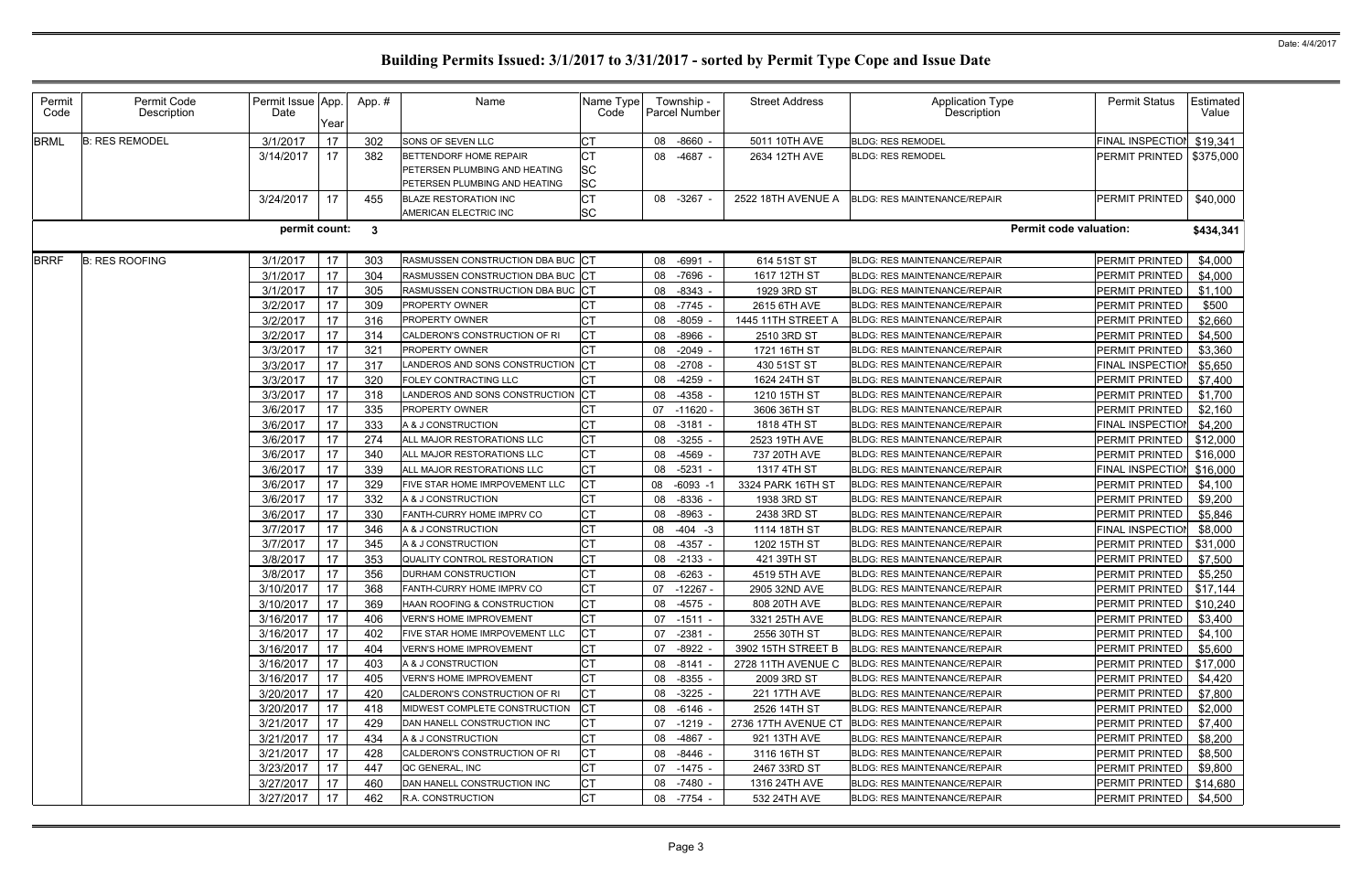| Permit<br>Code | Permit Code<br>Description          | Permit Issue App.<br>Date | Year | App.#                   | Name                                                                                                                                                                                      | Name Type<br>Code                                     |    | Township -<br>Parcel Number | <b>Street Address</b> | <b>Application Type</b><br><b>Description</b>              |                               | <b>Permit Status</b>  | Estimated<br>Value |
|----------------|-------------------------------------|---------------------------|------|-------------------------|-------------------------------------------------------------------------------------------------------------------------------------------------------------------------------------------|-------------------------------------------------------|----|-----------------------------|-----------------------|------------------------------------------------------------|-------------------------------|-----------------------|--------------------|
| <b>BRRF</b>    | <b>B: RES ROOFING</b>               | 3/28/2017                 | 17   | 473                     | CALDERON'S CONSTRUCTION OF RI                                                                                                                                                             | СT                                                    | 08 | $-1073 -$                   | 420 19TH AVE          | <b>BLDG: RES MAINTENANCE/REPAIR</b>                        |                               | PERMIT PRINTED        | \$6,750            |
|                |                                     | 3/28/2017                 | 17   | 475                     | WIRTALA CONSTRUCTION INC, PAUL                                                                                                                                                            | СT                                                    | 08 | $-3506 -$                   | 2410 12TH ST          | <b>BLDG: RES MAINTENANCE/REPAIR</b>                        |                               | PERMIT PRINTED        | \$6,000            |
|                |                                     | 3/28/2017                 | 17   | 474                     | CALDERON'S CONSTRUCTION OF RI                                                                                                                                                             | СT                                                    | 08 | $-3667 -$                   | 1218 17TH ST          | <b>BLDG: RES MAINTENANCE/REPAIR</b>                        |                               | PERMIT PRINTED        | \$4,250            |
|                |                                     | 3/28/2017                 | 17   | 466                     | PROPERTY OWNER                                                                                                                                                                            | СT                                                    | 08 | $-7115 -$                   | 832 17TH AVE          | <b>BLDG: RES MAINTENANCE/REPAIR</b>                        |                               | PERMIT PRINTED        | \$960              |
|                |                                     | 3/31/2017                 | 17   | 489                     | CRAMPTON CONSTRUCTION, MICHAEL                                                                                                                                                            | СT                                                    | 07 | $-7562 -$                   | 3802 10TH AVE         | <b>BLDG: RES MAINTENANCE/REPAIR</b>                        |                               | PERMIT PRINTED        | \$3,808            |
|                |                                     | 3/31/2017                 | 17   | 493                     | LANDEROS AND SONS CONSTRUCTION                                                                                                                                                            | <b>ICT</b>                                            | 08 | $-4133 -$                   | 1717 14TH AVE         | BLDG: RES MAINTENANCE/REPAIR                               |                               | PERMIT PRINTED        | \$1,050            |
|                |                                     | permit count:             |      | 43                      |                                                                                                                                                                                           |                                                       |    |                             |                       |                                                            | <b>Permit code valuation:</b> |                       | \$303,728          |
| <b>BRSA</b>    | <b>B: RES ADDITION</b>              | 3/16/2017                 | 17   | 370                     | MCDERMOTT CONSTRUCTION                                                                                                                                                                    | <b>CT</b>                                             |    | 08 - 317 -                  | 3100 11TH ST          | <b>BLDG: RES ADDITION</b>                                  |                               | PERMIT PRINTED        | \$43,000           |
|                |                                     | permit count:             |      | - 1                     |                                                                                                                                                                                           |                                                       |    |                             |                       |                                                            | <b>Permit code valuation:</b> |                       | \$43,000           |
| <b>BRSD</b>    | <b>B: RES SIDING</b>                | 3/3/2017                  | 17   | 318                     | LANDEROS AND SONS CONSTRUCTION                                                                                                                                                            | <b>ICT</b>                                            | 08 | $-4358 -$                   | 1210 15TH ST          | <b>BLDG: RES MAINTENANCE/REPAIR</b>                        |                               | PERMIT PRINTED        | \$1,700            |
|                |                                     | 3/6/2017                  | 17   | 338                     | ADVANCED CONST & IMPROVEMENT                                                                                                                                                              | СT                                                    | 07 | $-1123 -$                   | 2714 14TH AVE         | <b>BLDG: RES MAINTENANCE/REPAIR</b>                        |                               | PERMIT PRINTED        | \$5,000            |
|                |                                     | 3/6/2017                  | 17   | 340                     | ALL MAJOR RESTORATIONS LLC                                                                                                                                                                | СT                                                    | 08 | $-4569 -$                   | 737 20TH AVE          | <b>BLDG: RES MAINTENANCE/REPAIR</b>                        |                               | PERMIT PRINTED        | \$16,000           |
|                |                                     | 3/6/2017                  | 17   | 339                     | ALL MAJOR RESTORATIONS LLC                                                                                                                                                                | СT                                                    | 08 | $-5231$                     | 1317 4TH ST           | <b>BLDG: RES MAINTENANCE/REPAIR</b>                        |                               | FINAL INSPECTION      | \$16,000           |
|                |                                     | 3/7/2017                  | 17   | 345                     | A & J CONSTRUCTION                                                                                                                                                                        | СT                                                    | 08 | $-4357 -$                   | 1202 15TH ST          | <b>BLDG: RES MAINTENANCE/REPAIR</b>                        |                               | PERMIT PRINTED        | \$31,000           |
|                |                                     | 3/9/2017                  | 17   | 360                     | CHAVEZ CONST. INC.                                                                                                                                                                        | СT                                                    | 08 | $-8223 -$                   | <b>110 4TH AVE</b>    | <b>BLDG: RES MAINTENANCE/REPAIR</b>                        |                               | PERMIT PRINTED        | \$3,000            |
|                |                                     | 3/16/2017                 | 17   | 401                     | QC ROOF DRS INC.                                                                                                                                                                          | СT                                                    | 08 | $-2 - 1$                    | 2907 12TH AVE         | <b>BLDG: RES MAINTENANCE/REPAIR</b>                        |                               | PERMIT PRINTED        | \$9,000            |
|                |                                     | 3/16/2017                 | 17   | 403                     | A & J CONSTRUCTION                                                                                                                                                                        | СT                                                    |    | 08 -8141 -                  | 2728 11TH AVENUE C    | <b>BLDG: RES MAINTENANCE/REPAIR</b>                        |                               | PERMIT PRINTED        | \$17,000           |
|                |                                     | 3/17/2017                 | 17   | 411                     | CHAVEZ CONST. INC.                                                                                                                                                                        | СT                                                    | 08 | $-7108$                     | 1831 10TH ST          | <b>BLDG: RES MAINTENANCE/REPAIR</b>                        |                               | PERMIT PRINTED        | \$1,500            |
|                |                                     | 3/20/2017                 | 17   | 423                     | PROPERTY OWNER                                                                                                                                                                            | СT                                                    | 08 | $-2119 -$                   | 227 39TH ST           | <b>BLDG: RES MAINTENANCE/REPAIR</b>                        |                               | PERMIT PRINTED        | \$5,250            |
|                |                                     | 3/20/2017                 | 17   | 424                     | CHAVEZ CONST. INC.                                                                                                                                                                        | СT                                                    | 08 | $-7109 -$                   | 1825 10TH ST          | <b>BLDG: RES MAINTENANCE/REPAIR</b>                        |                               | PERMIT PRINTED        | \$2,000            |
|                |                                     | 3/21/2017                 | 17   | 433                     | A & J CONSTRUCTION                                                                                                                                                                        | СT                                                    | 08 | $-1422 -$                   | 1932 10TH ST          | <b>BLDG: RES MAINTENANCE/REPAIR</b>                        |                               | PERMIT PRINTED        | \$12,100           |
|                |                                     | 3/23/2017                 | 17   | 447                     | QC GENERAL, INC                                                                                                                                                                           | СT                                                    | 07 | $-1475 -$                   | 2467 33RD ST          | <b>BLDG: RES MAINTENANCE/REPAIR</b>                        |                               | PERMIT PRINTED        | \$9,800            |
|                |                                     | 3/27/2017                 | 17   | 464                     | ACRI, INC.                                                                                                                                                                                | СT                                                    | 08 | $-1080 -1$                  | 419 20TH AVE          | <b>BLDG: RES MAINTENANCE/REPAIR</b>                        |                               | PERMIT PRINTED        | \$8,073            |
|                |                                     | permit count:             |      | 14                      |                                                                                                                                                                                           |                                                       |    |                             |                       |                                                            | <b>Permit code valuation:</b> |                       | \$137,423          |
| <b>BSFH</b>    | <b>B: RES SINGLE FAMILY</b>         | 3/23/2017                 | 17   | 430                     | <b>BEAVER BUILDERS INC</b><br>AERO PLUMBING AND HEATING<br>AERO PLUMBING AND HEATING<br><b>HANSSEN ELECTRIC</b><br><b>GABRILSON HEATING &amp; AC</b><br><b>GABRILSON HEATING &amp; AC</b> | CТ<br>SC<br>SC<br><b>SC</b><br><b>SC</b><br><b>SC</b> |    | 07 -15041 -                 |                       | 6105 34TH AVENUE A CT BLDG:RES/NEW, SINGLE FAMILY DETACHED |                               | PERMIT PRINTED        | \$231,000          |
|                |                                     | permit count:             |      | $\overline{\mathbf{1}}$ |                                                                                                                                                                                           |                                                       |    |                             |                       |                                                            | <b>Permit code valuation:</b> |                       | \$231,000          |
| <b>BSMT</b>    | <b>B: RES BASEMENT WATERPROOF</b>   | 3/9/2017                  | 17   | 357                     | <b>IOWA ILLINOIS BASEMENT WATERPR</b>                                                                                                                                                     | СT                                                    | 07 | $-9781 -$                   | 4802 46TH AVE         | <b>BLDG: RES MAINTENANCE/REPAIR</b>                        |                               | PERMIT PRINTED        | \$5,960            |
|                |                                     | 3/14/2017                 | 17   | 383                     | ABSOLUTELY DRY BASEMENT WATERP                                                                                                                                                            | <b>CT</b>                                             | 07 | $-2005 -$                   | 2371 30TH ST          | <b>BLDG: RES MAINTENANCE/REPAIR</b>                        |                               | PERMIT PRINTED        | \$5,250            |
|                |                                     | 3/27/2017                 | 17   | 461                     | ABSOLUTELY DRY BASEMENT WATERP<br><b>BLONDELL PLUMBING SERVICES</b><br><b>BLONDELL PLUMBING SERVICES</b>                                                                                  | <b>CT</b><br><b>SC</b><br><b>SC</b>                   |    | 08 -5067 -                  | 733 26TH AVE          | <b>BLDG: RES MAINTENANCE/REPAIR</b>                        |                               | <b>PERMIT PRINTED</b> | \$6,550            |
|                |                                     | permit count:             |      | $\mathbf{3}$            |                                                                                                                                                                                           |                                                       |    |                             |                       |                                                            | <b>Permit code valuation:</b> |                       | \$17,760           |
| <b>BTWR</b>    | <b>B: COML CELLULAR STATION/TOV</b> | 3/7/2017                  | 17   | 350                     | KNOLLWOOD TECHNOLOGIES                                                                                                                                                                    | СT                                                    |    | 08 -1654 -                  | 825 17TH ST           | BLDG: CELLULAR STATION/TOWER                               |                               | PERMIT PRINTED        | \$15,000           |
|                |                                     | 3/21/2017                 | 17   | 432                     | PATHWAVE, INC.                                                                                                                                                                            | СT                                                    | 07 | -67 -B                      | 1520 41ST ST          | BLDG: CELLULAR STATION/TOWER                               |                               | PERMIT PRINTED        | \$11,000           |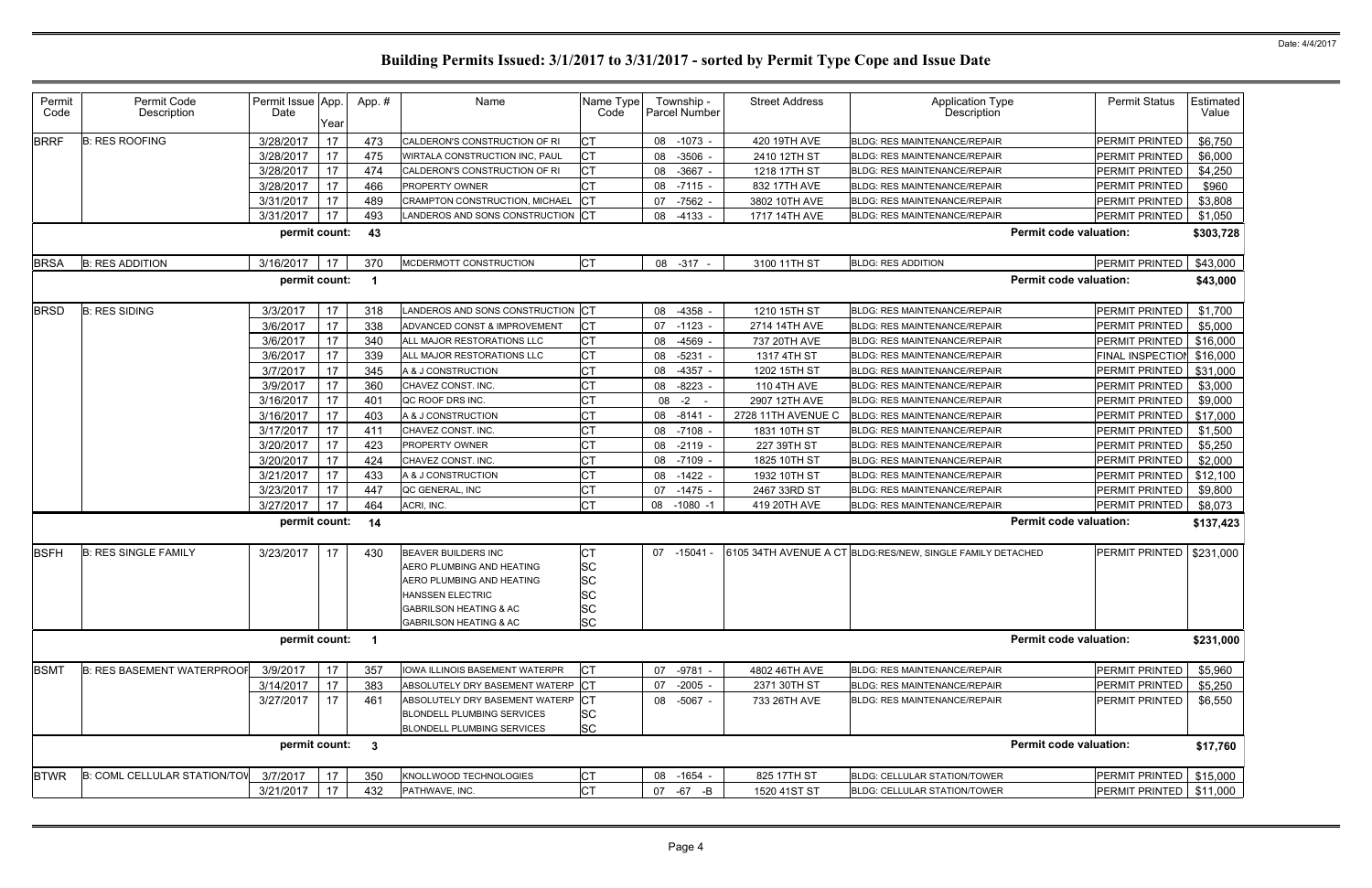| Permit<br>Code   | Permit Code<br>Description   | Permit Issue App.<br>Date | Year | App.#          | Name                                                                                                                                                                               | Name Type<br>Code                                                          |    | Township -<br>Parcel Number | <b>Street Address</b>                      | Application Type<br>Description                            | <b>Permit Status</b>       | <b>Estimated</b><br>Value |
|------------------|------------------------------|---------------------------|------|----------------|------------------------------------------------------------------------------------------------------------------------------------------------------------------------------------|----------------------------------------------------------------------------|----|-----------------------------|--------------------------------------------|------------------------------------------------------------|----------------------------|---------------------------|
|                  |                              | permit count:             |      | $\mathbf{2}$   |                                                                                                                                                                                    |                                                                            |    |                             |                                            | <b>Permit code valuation:</b>                              |                            | \$26,000                  |
| DRN <sub>1</sub> | <b>ENG: CLASS 1 DRAINAGE</b> | 3/7/2017                  | 17   | 352            | ABC GARAGE.COM INC                                                                                                                                                                 | <b>CT</b>                                                                  |    | 08 -6817 -12                | 1001 24TH ST                               | <b>BLDG: GARAGES/CARPORTS</b>                              | PERMIT PRINTED             | \$15,000                  |
|                  |                              | 3/14/2017                 | 17   | 381            | <b>PROPERTY OWNER</b>                                                                                                                                                              | <b>CT</b>                                                                  | 07 | -13187 -                    | 2206 44TH ST                               | <b>BLDG: GARAGES/CARPORTS</b>                              | PERMIT PRINTED             | \$8,400                   |
|                  |                              | 3/17/2017                 | 17   | 412            | HERITAGE LANDSCAPE DESIGN. INC                                                                                                                                                     | <b>CT</b>                                                                  | 08 | $-4841 -$                   | 817 11TH AVE                               | <b>ENG: DRAINAGE PERMIT</b>                                | PERMIT PRINTED             | \$0                       |
|                  |                              | 3/23/2017                 | 17   | 430            | BEAVER BUILDERS INC<br>AERO PLUMBING AND HEATING<br>AERO PLUMBING AND HEATING<br><b>HANSSEN ELECTRIC</b><br><b>GABRILSON HEATING &amp; AC</b><br><b>GABRILSON HEATING &amp; AC</b> | <b>CT</b><br><b>SC</b><br><b>SC</b><br><b>SC</b><br><b>SC</b><br><b>SC</b> |    | 07 -15041 -                 |                                            | 6105 34TH AVENUE A CT BLDG:RES/NEW, SINGLE FAMILY DETACHED | PERMIT PRINTED             | \$231,000                 |
|                  |                              | 3/27/2017                 | 17   | 459            | CROSS CONCRETE CONSTRUCTION                                                                                                                                                        | <b>CT</b>                                                                  | 07 | -13739                      | 1725 30TH AVENUE DR ENG: DRAINAGE PERMIT   |                                                            | PERMIT PRINTED             | \$0                       |
|                  |                              | 3/28/2017                 | 17   | 480            | PROPERTY OWNER                                                                                                                                                                     | <b>CT</b>                                                                  | 08 | $-5601 -$                   | 1403 14TH ST                               | <b>BLDG: GARAGES/CARPORTS</b>                              | PERMIT PRINTED             | \$9,408                   |
|                  |                              | 3/30/2017                 | 17   | 486            | TUMAC CONST. LLC                                                                                                                                                                   | Iст                                                                        | 07 | -2381 -                     | 2556 30TH ST                               | <b>BLDG: GARAGES/CARPORTS</b>                              | PERMIT PRINTED             | \$13,000                  |
|                  |                              | permit count:             |      | $\overline{7}$ |                                                                                                                                                                                    |                                                                            |    |                             |                                            | <b>Permit code valuation:</b>                              |                            | \$276,808                 |
| EC               | E: COML ELECTRICAL           | 3/2/2017                  | 17   | 308            | PIKUZA ELECTRIC INC                                                                                                                                                                | <b>CT</b>                                                                  | 07 | $-6305 -$                   | 800 AVENUE OF THE CITIE ELEC: WIRING, MISC |                                                            | PERMIT PRINTED             | \$975                     |
|                  |                              | 3/3/2017                  | 16   | 2465           | <b>BUILD TO SUIT INC</b><br>ART-O-LITE ELECTRIC CO<br>BLONDELL PLUMBING SERVICE INC<br>ART-O-LITE ELECTRIC CO                                                                      | <b>CT</b><br><b>SC</b><br><b>SC</b><br><b>SC</b>                           | 07 | $-335 -53$                  | 3915 38TH ST                               | BLDG:COML/NEW, STORES/CUSTOMER SERVICE                     | PERMIT PRINTED             | \$120,473                 |
|                  |                              | 3/6/2017                  | 16   | 2836           | POWELL & COMPANY CONSTRUCTION.<br><b>CRAWFORD HEATING &amp; COOLING</b><br><b>CRAWFORD HEATING &amp; COOLING</b><br>LAKEWOOD ELECTRIC AND GENERATO SC                              | <b>CT</b><br><b>SC</b><br><b>SC</b>                                        |    | 07 -308 -                   | 4700 53RD ST                               | <b>BLDG: COML ADDITION</b>                                 | PERMIT PRINTED   \$150,000 |                           |
|                  |                              | 3/9/2017                  | 17   | 358            | TRI-CITY ELECTRIC COMPANY                                                                                                                                                          | <b>CT</b>                                                                  |    | 08 -4785 -                  | 705 12TH AVE                               | ELEC: REPAIR                                               | PERMIT PRINTED             | \$0                       |
|                  |                              | 3/9/2017                  | 17   | 225            | HODGE CONSTRUCTION CO INC<br><b>CRAWFORD COMPANY</b><br><b>CRAWFORD COMPANY</b><br>LIGHTING MAINTENANCE INC                                                                        | Iст<br><b>SC</b><br><b>SC</b><br><b>SC</b>                                 |    | 08 -6935 -                  | 31 AVENUE OF THE CITIEBLDG: COML REMODEL   |                                                            | PERMIT PRINTED             | \$38,500                  |
|                  |                              | 3/16/2017                 | 16   | 2431           | <b>NEXTGEN EXTERIORS LLC</b><br>PIKUZA ELECTRIC INC                                                                                                                                | <b>CT</b><br><b>ISC</b>                                                    |    | 12 -1678 -                  |                                            | 2721 69TH AVENUE CT BLDG: COML MAINTENANCE/REPAIR          | PERMIT PRINTED   \$182,500 |                           |
|                  |                              | 3/30/2017                 | 17   | 152            | NORTHWEST MECHANICAL<br>NORTHWEST MECHANICAL<br>CENTURY ELECTRIC INC                                                                                                               | <b>SC</b><br><b>SC</b><br><b>SC</b>                                        |    | 08 -5636 -1                 | 1417 16TH AVE                              | <b>BLDG: COML MAINTENANCE/REPAIR</b>                       | PERMIT PRINTED             | \$15,000                  |
|                  |                              | 3/31/2017                 | 17   | 487            | MLE MERCHANDISING & SIGN SOLUT<br>BLACKHAWK ELECTRIC ENTERPRISES                                                                                                                   | <b>CT</b><br> SC                                                           |    | 07 -14408 -                 | 900 42ND AVENUE DR                         | <b>BLDG: COML MAINTENANCE/REPAIR</b>                       | PERMIT PRINTED             | \$500                     |
|                  |                              | permit count:             |      | 8              |                                                                                                                                                                                    |                                                                            |    |                             |                                            | <b>Permit code valuation:</b>                              |                            | \$507,948                 |
| <b>ENA</b>       | <b>B: RES SIDEWALK</b>       | 3/23/2017                 | 17   | 430            | BEAVER BUILDERS INC<br>AERO PLUMBING AND HEATING<br>AERO PLUMBING AND HEATING<br><b>HANSSEN ELECTRIC</b><br><b>GABRILSON HEATING &amp; AC</b><br>GABRILSON HEATING & AC            | <b>CT</b><br><b>SC</b><br><b>SC</b><br><b>SC</b><br><b>SC</b><br><b>SC</b> |    | 07 -15041 -                 |                                            | 6105 34TH AVENUE A CT BLDG:RES/NEW, SINGLE FAMILY DETACHED | PERMIT PRINTED             | \$231,000                 |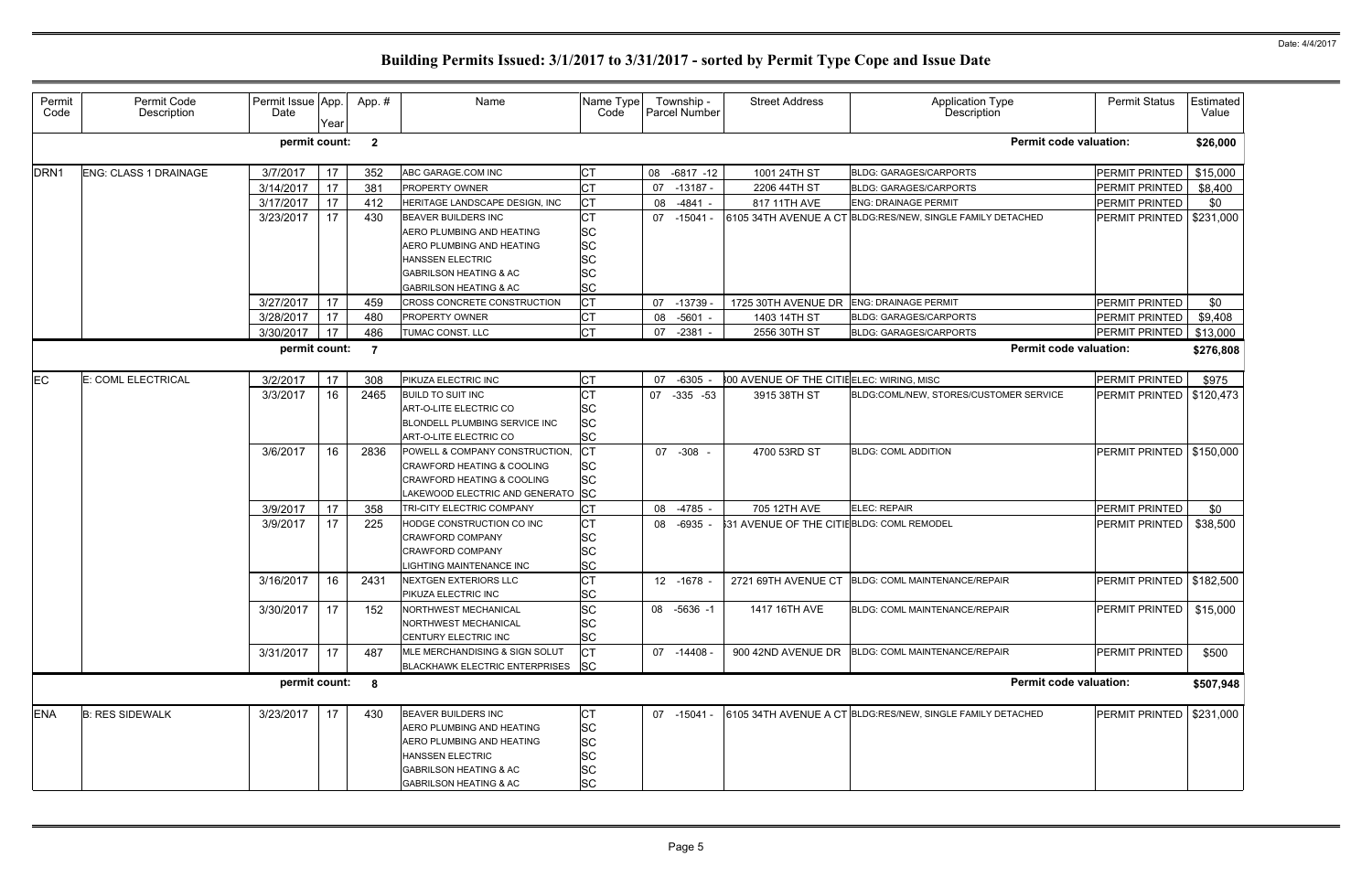| Permit<br>Code   | Permit Code<br>Description    | Permit Issue App.<br>Date | Year | App.#                   | Name                                                                                                                                                                               | Name Type<br>Code                                     | Township -<br><b>Parcel Number</b> |            | <b>Street Address</b> | Application Type<br>Description                            | <b>Permit Status</b>    | Estimated<br>Value |
|------------------|-------------------------------|---------------------------|------|-------------------------|------------------------------------------------------------------------------------------------------------------------------------------------------------------------------------|-------------------------------------------------------|------------------------------------|------------|-----------------------|------------------------------------------------------------|-------------------------|--------------------|
|                  |                               | permit count:             |      |                         |                                                                                                                                                                                    |                                                       |                                    |            |                       | <b>Permit code valuation:</b>                              |                         | \$231,000          |
| <b>END</b>       | <b>B: COML DRIVEWAY</b>       | 3/29/2017                 | 17   | 482                     | TREIBER CONSTRUCTION CO                                                                                                                                                            | <b>CT</b>                                             | 07                                 | -13987 -   | 1060 36TH AVE         | <b>BLDG: COML DRIVEWAY</b>                                 | PERMIT PRINTED          | \$0                |
|                  |                               | permit count:             |      |                         |                                                                                                                                                                                    |                                                       |                                    |            |                       | <b>Permit code valuation:</b>                              |                         | \$0                |
| <b>ER</b>        | E: RES ELECTRICAL             | 3/2/2017                  | 17   | 310                     | ELECTRIC DOCTOR SERVICE LLC                                                                                                                                                        | СT                                                    | 08                                 | $-1784 -$  | 5144 7TH AVE          | ELEC: WIRING, MISC                                         | PERMIT PRINTED          | \$309              |
|                  |                               | 3/10/2017                 | 17   | 365                     | <b>QUALITY ELECTRIC</b>                                                                                                                                                            | СT                                                    | 08                                 | $-8576 -$  | 1001 38TH ST          | ELEC: REWIRE                                               | PERMIT PRINTED          | \$0                |
|                  |                               | 3/13/2017                 | 17   | 189                     | <b>BM BAGBY INC</b><br><b>BAGBY PLUMBING SERVICE</b><br><b>BAGBY PLUMBING SERVICE</b><br><b>HANSSEN ELECTRIC</b>                                                                   | СT<br>SC<br><b>SC</b><br>SC                           | 07 -14766 -                        |            | 3519 72ND ST          | BLDG:RES/NEW, SINGLE FAMILY DETACHED                       | PERMIT PRINTED          | \$300,000          |
|                  |                               | 3/13/2017                 | 17   | 376                     | ADVANTAGE ELCTRL SERVICES INC                                                                                                                                                      | СT                                                    | 08                                 | $-2061 -$  | 2515 6TH AVE          | ELEC: WIRING, MISC                                         | FINAL INSPECTION        | \$0                |
|                  |                               | 3/16/2017                 | 17   | 106                     | <b>PROPERTY OWNER</b>                                                                                                                                                              | СT                                                    | 07                                 | $-14208 -$ | 5505 19TH AVE         | <b>BLDG: RES REMODEL</b>                                   | <b>PERMIT PRINTED</b>   | \$12,750           |
|                  |                               | 3/20/2017                 | 17   | 421                     | <b>G &amp; A ELECTRIC</b>                                                                                                                                                          | СT                                                    | 08                                 | $-1652 -2$ | 1610 8TH AVE          | ELEC: WIRING, MISC                                         | PERMIT PRINTED          | \$0                |
|                  |                               | 3/20/2017                 | 17   | 422                     | <b>G &amp; A ELECTRIC</b>                                                                                                                                                          | СT                                                    | 08                                 | $-2038 -$  | 1709 16TH ST          | ELEC: SERVICE                                              | PERMIT PRINTED          | \$0                |
|                  |                               | 3/21/2017                 | 16   | 2828                    | HAZELWOOD HOMES INC<br><b>DEMARLIE MAINTENANCE</b><br><b>DEMARLIE MAINTENANCE</b><br>VANOPDORP ELECTRIC INC.                                                                       | СT<br>SC<br>SC<br><b>SC</b>                           | 08 -9236 -                         |            | 2704 11TH STREET CT   | BLDG:RES/NEW, SINGLE FAMILY ATTD (TOWNHOUSE)               | PERMIT PRINTED          | \$404,000          |
|                  |                               | 3/22/2017                 | 17   | 436                     | ADVANTAGE ELCTRL SERVICES INC                                                                                                                                                      | СT                                                    | 08<br>$-6991$                      |            | 614 51ST ST           | ELEC: WIRING, MISC                                         | PERMIT PRINTED          | \$0                |
|                  |                               | 3/22/2017                 | 17   | 437                     | SUMMIT ELECTRIC LLC                                                                                                                                                                | CТ                                                    | 08                                 | $-7877 -$  | 1901 15TH STREET A    | ELEC: SERVICE                                              | <b>FINAL INSPECTIO</b>  | \$0                |
|                  |                               | 3/22/2017                 | 17   | 438                     | PIKUZA ELECTRIC INC                                                                                                                                                                | СT                                                    | 08                                 | $-8195 -$  | 1717 16TH AVE         | <b>ELEC: SERVICE</b>                                       | <b>FINAL INSPECTIOI</b> | \$0                |
|                  |                               | 3/23/2017                 | 17   | 453                     | ROCK RIVER ELECTRIC INC                                                                                                                                                            | СT                                                    | 07<br>$-11031$                     |            | 1715 48TH STREET PL   | ELEC: SERVICE                                              | <b>FINAL INSPECTIOI</b> | \$0                |
|                  |                               | 3/23/2017                 | 17   | 454                     | ROCK RIVER ELECTRIC INC                                                                                                                                                            | СT                                                    | 07                                 | -11031 -   | 1717 48TH STREET PL   | ELEC: SERVICE                                              | <b>FINAL INSPECTIOI</b> | \$0                |
|                  |                               | 3/23/2017                 | 17   | 452                     | PIZANO ELECTRIC INC                                                                                                                                                                | СT                                                    | 07                                 | $-5649 -$  | 2401 45TH ST          | ELEC: SERVICE                                              | PERMIT PRINTED          | \$0                |
|                  |                               | 3/24/2017                 | 17   | 458                     | ELECTRIC DOCTOR SERVICE LLC                                                                                                                                                        | СT                                                    | 07                                 | $-2293$    | 2920 25TH AVENUE A    | ELEC: SERVICE                                              | PERMIT PRINTED          | \$0                |
|                  |                               | 3/28/2017                 | 17   | 467                     | PROPERTY OWNER<br>PROPERTY OWNER                                                                                                                                                   | СT<br>SC                                              | 08 -9429 -                         |            | 220 12TH AVE          | <b>BLDG: RES MAINTENANCE/REPAIR</b>                        | <b>PERMIT PRINTED</b>   | \$500              |
|                  |                               | 3/29/2017                 | 17   | 481                     | H & H ELECTRIC                                                                                                                                                                     | СT                                                    | 07                                 | $-865 - 1$ | 2610 41ST ST          | ELEC: SERVICE                                              | <b>FINAL INSPECTIOI</b> | \$0                |
|                  |                               | 3/29/2017                 | 17   | 455                     | <b>BLAZE RESTORATION INC</b><br>AMERICAN ELECTRIC INC                                                                                                                              | СT<br><b>SC</b>                                       | 08                                 | $-3267 -$  | 2522 18TH AVENUE A    | <b>BLDG: RES MAINTENANCE/REPAIR</b>                        | <b>PERMIT PRINTED</b>   | \$40,000           |
|                  |                               | 3/30/2017                 | 17   | 485                     | PROPERTY OWNER                                                                                                                                                                     | <b>CT</b>                                             | 08                                 | -9430 -    | 224 12TH AVE          | <b>BLDG: RES MAINTENANCE/REPAIR</b>                        | PERMIT PRINTED          | \$500              |
|                  |                               | 3/31/2017                 | 17   | 430                     | <b>BEAVER BUILDERS INC</b><br>AERO PLUMBING AND HEATING<br>AERO PLUMBING AND HEATING<br>HANSSEN ELECTRIC<br><b>GABRILSON HEATING &amp; AC</b><br><b>GABRILSON HEATING &amp; AC</b> | СT<br><b>SC</b><br><b>SC</b><br>SC<br><b>SC</b><br>SC | 07 -15041 -                        |            |                       | 6105 34TH AVENUE A CT BLDG:RES/NEW, SINGLE FAMILY DETACHED | PERMIT PRINTED          | \$231,000          |
|                  |                               | permit count: 20          |      |                         |                                                                                                                                                                                    |                                                       |                                    |            |                       | <b>Permit code valuation:</b>                              |                         | \$989,059          |
| ERM <sub>6</sub> | E: RES ELCT MTR RECNCT (6 MO) | 3/1/2017                  | 17   | 307                     | BICKLE ELETRIC CONTRACTING CO                                                                                                                                                      | <b>CT</b>                                             | 08 -7460 -                         |            | 2011 13TH ST          | ELCT: ELCT MTR RECONNCT AFTER 6 MONTHS                     | <b>FINAL INSPECTIOI</b> | \$0                |
|                  |                               | permit count:             |      | $\overline{\mathbf{1}}$ |                                                                                                                                                                                    |                                                       |                                    |            |                       | <b>Permit code valuation:</b>                              |                         | \$0                |
| <b>EZC</b>       | E: EZ/COML, ELECTRICAL        | 3/16/2017                 | 17   | 268                     | TOM FAULHABER CUSTOM HOME LLC<br>MAHIEU ELECTRIC CO INC                                                                                                                            | СT<br><b>SC</b>                                       | 08 -521 -                          |            | 190 22ND ST           | <b>BLDG: COML REMODEL</b>                                  | PERMIT PRINTED          | \$300,000          |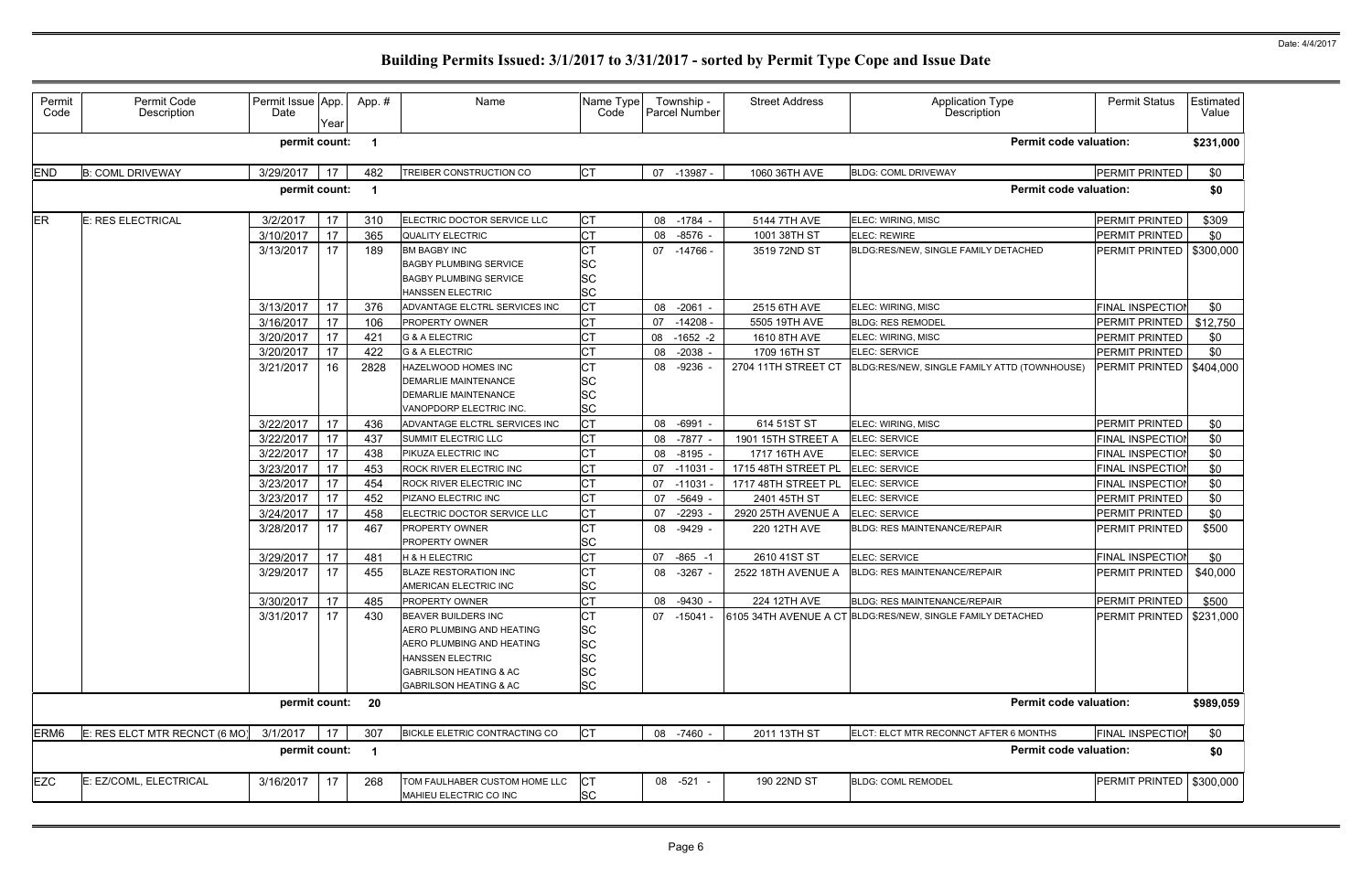| Permit<br>Code   | Permit Code<br>Description  | Permit Issue App.<br>Date | Year | App.#          | Name                                                                                                                                                                                                                                                                                                                                         | Name Type<br>Code                                                                          |    | Township -<br><b>Parcel Number</b> | <b>Street Address</b> | <b>Application Type</b><br>Description | <b>Permit Status</b>       | Estimated<br>Value |
|------------------|-----------------------------|---------------------------|------|----------------|----------------------------------------------------------------------------------------------------------------------------------------------------------------------------------------------------------------------------------------------------------------------------------------------------------------------------------------------|--------------------------------------------------------------------------------------------|----|------------------------------------|-----------------------|----------------------------------------|----------------------------|--------------------|
|                  |                             | permit count:             |      |                |                                                                                                                                                                                                                                                                                                                                              |                                                                                            |    |                                    |                       | <b>Permit code valuation:</b>          |                            | \$300,000          |
| EZC <sub>2</sub> | ENG: EZ: : CLASS 2 DRAINAGE | 3/7/2017                  | 17   | 349            | RYAN COMPANIES US INC<br>RYAN COMPANIES US INC                                                                                                                                                                                                                                                                                               | СT<br>SC                                                                                   |    | 08 -8280 -                         | 1920 5TH AVE          | <b>ENG: DRAINAGE PERMIT</b>            | <b>PERMIT PRINTED</b>      | \$0                |
|                  |                             | 3/22/2017                 | 16   | 2794           | RUSSELL CONSTRUCTION<br>RUSSELL CONSTRUCTION                                                                                                                                                                                                                                                                                                 | СT<br>SC                                                                                   |    | 08 -5348 -                         | 941 6TH ST            | BLDG:COML/NEW, HOSPITALS/INSTITUTIONAL | PERMIT PRINTED #########   |                    |
|                  |                             | permit count:             |      | $\overline{2}$ |                                                                                                                                                                                                                                                                                                                                              |                                                                                            |    |                                    |                       | <b>Permit code valuation:</b>          |                            | \$21,641,000       |
| <b>MC</b>        | M: COML MECHANICAL          | 3/8/2017                  | 16   | 1088           | BUSH CONSTRUCTION COMPANY INC.<br>TRI-CITY ELECTRIC COMPANY<br>PETERSEN PLUMBING AND HEATING<br><b>CRAWFORD HEATING &amp; COOLING</b><br>CRAWFORD HEATING & COOLING                                                                                                                                                                          | СT<br><b>SC</b><br>SC<br>SC<br><b>SC</b>                                                   |    | $08 - 1115 -$                      | 1724 15TH ST          | <b>BLDG: COML ADDITION</b>             | FINAL INSPECTION \$539,000 |                    |
|                  |                             | 3/9/2017                  | 17   | 31             | PROPERTY OWNER<br>MAHIEU ELECTRIC CO INC<br>DOUG'S HEATING & AIR COND<br>DOUG'S HEATING & AIR COND<br><b>CRAWFORD COMPANY</b><br><b>CRAWFORD COMPANY</b><br>DOUG'S HEATING & AIR COND                                                                                                                                                        | СT<br>SC<br><b>SC</b><br>SC<br>SC<br>SC<br><b>SC</b>                                       | 07 | $-12879-1$                         | 4107 44TH AVE         | <b>BLDG: COML REMODEL</b>              | PERMIT PRINTED             | \$46,400           |
|                  |                             | 3/10/2017                 | 17   | 367            | CYPRESS COMMERCIAL, INC                                                                                                                                                                                                                                                                                                                      | СT                                                                                         | 08 | $-9177 -$                          | 2001 1ST STREET A     | HTG: AIR CONDITIONING, REPLACE         | PERMIT PRINTED             | \$0                |
|                  |                             | 3/13/2017                 | 17   | 374            | KLAUER HEATING & AC LTD                                                                                                                                                                                                                                                                                                                      | СT                                                                                         | 07 | $-11316-1$                         | 3760 41ST ST          | HTG: FURNACE/AC, REPLACE               | <b>FINAL INSPECTIOI</b>    | \$0                |
|                  |                             | 3/13/2017                 | 17   | 372            | J.L. BRADY COMPANY                                                                                                                                                                                                                                                                                                                           | <b>CT</b>                                                                                  | 07 | $-240 - 1$                         | 2700 53RD ST          | HTG: OTHER, INSTALL/REPLACE            | PERMIT PRINTED             | \$0                |
|                  |                             | permit count:             |      | 5              |                                                                                                                                                                                                                                                                                                                                              |                                                                                            |    |                                    |                       | <b>Permit code valuation:</b>          |                            | \$585,400          |
| <b>MEZC</b>      | M: EZ/COML, MECHANICAL      | 3/3/2017                  | 16   | 2175           | BUSH CONSTRUCTION COMPANY INC.<br><b>ROCK RIVER ELECTRIC INC</b><br><b>BUSH CONSTRUCTION COMPANY INC.</b><br>NORTHWEST MECHANICAL<br><b>BUSH CONSTRUCTION COMPANY INC.</b><br>NORTHWEST MECHANICAL<br>CONTINENTAL FIRE SPRINKLER CO<br>RYAN AND ASSOCIATES, INC<br>RYAN & ASSOCIATES INC<br>NORTHWEST MECHANICAL<br>RYAN AND ASSOCIATES, INC | CТ<br>SC<br>SC<br>SC<br>SC<br>SC<br><b>SC</b><br>SC<br><b>SC</b><br><b>SC</b><br><b>SC</b> |    | 08 -5430 -                         | 1205 4TH AVE          | BLDG: COML MAINTENANCE/REPAIR          | PERMIT PRINTED #########   |                    |
|                  |                             | permit count: 1           |      |                |                                                                                                                                                                                                                                                                                                                                              |                                                                                            |    |                                    |                       | <b>Permit code valuation:</b>          |                            | \$11,024,636       |
| <b>MR</b>        | M: RES MECHANICAL           | 3/7/2017                  | 17   | 342            | KALE HEATING & AC                                                                                                                                                                                                                                                                                                                            | СT                                                                                         | 07 | $-13496 -$                         | 4264 22ND AVE         | HTG: BOILER/FURNACE, REPLACE           | PERMIT PRINTED             | \$0                |
|                  |                             | 3/7/2017                  | 17   | 347            | <b>SCHEBLER COMPANY</b>                                                                                                                                                                                                                                                                                                                      | СT                                                                                         | 07 | $-9004 -$                          | 3805 11TH AVENUE PL   | HTG: BOILER/FURNACE, REPLACE           | <b>FINAL INSPECTION</b>    | \$0                |
|                  |                             | 3/7/2017                  | 17   | 343            | TOTAL MAINTENANCE INC                                                                                                                                                                                                                                                                                                                        | СT                                                                                         | 08 | $-6120 -9$                         | 525 28TH AVE          | HTG: FURNACE/AC, REPLACE               | <b>FINAL INSPECTION</b>    | \$0                |
|                  |                             | 3/8/2017                  | 17   | 354            | WATSON PLUMBING AND MECHANICAL                                                                                                                                                                                                                                                                                                               | <b>CT</b>                                                                                  | 08 | $-2483 -$                          | 408 RAILROAD AVE      | HTG: FURNACE/AC, REPLACE               | PERMIT PRINTED             | \$0                |
|                  |                             | 3/9/2017                  | 17   | 362            | <b>FREED HEATING &amp; AC</b>                                                                                                                                                                                                                                                                                                                | СT                                                                                         | 07 | $-12167 -$                         | 3216 39TH ST          | HTG: FURNACE/AC, REPLACE               | PERMIT PRINTED             | \$5,900            |
|                  |                             | 3/13/2017                 | 17   | 375            | FREED HEATING & AC                                                                                                                                                                                                                                                                                                                           | СT                                                                                         | 07 | $-11531$                           | 1919 47TH STREET CT   | HTG: BOILER/FURNACE, REPLACE           | <b>FINAL INSPECTION</b>    | \$0                |
|                  |                             | 3/13/2017                 | 17   | 373            | J.L. BRADY COMPANY                                                                                                                                                                                                                                                                                                                           | СT                                                                                         | 07 | -11728 -                           | 4617 11TH AVENUE C    | HTG: FURNACE/AC, REPLACE               | <b>FINAL INSPECTION</b>    | \$0                |
|                  |                             | 3/13/2017                 | 17   | 371            | KALE HEATING & AC                                                                                                                                                                                                                                                                                                                            | СT                                                                                         | 08 | $-4630 -4$                         | 4806 6TH AVENUE DR    | HTG: BOILER/FURNACE, REPLACE           | <b>FINAL INSPECTION</b>    | \$0                |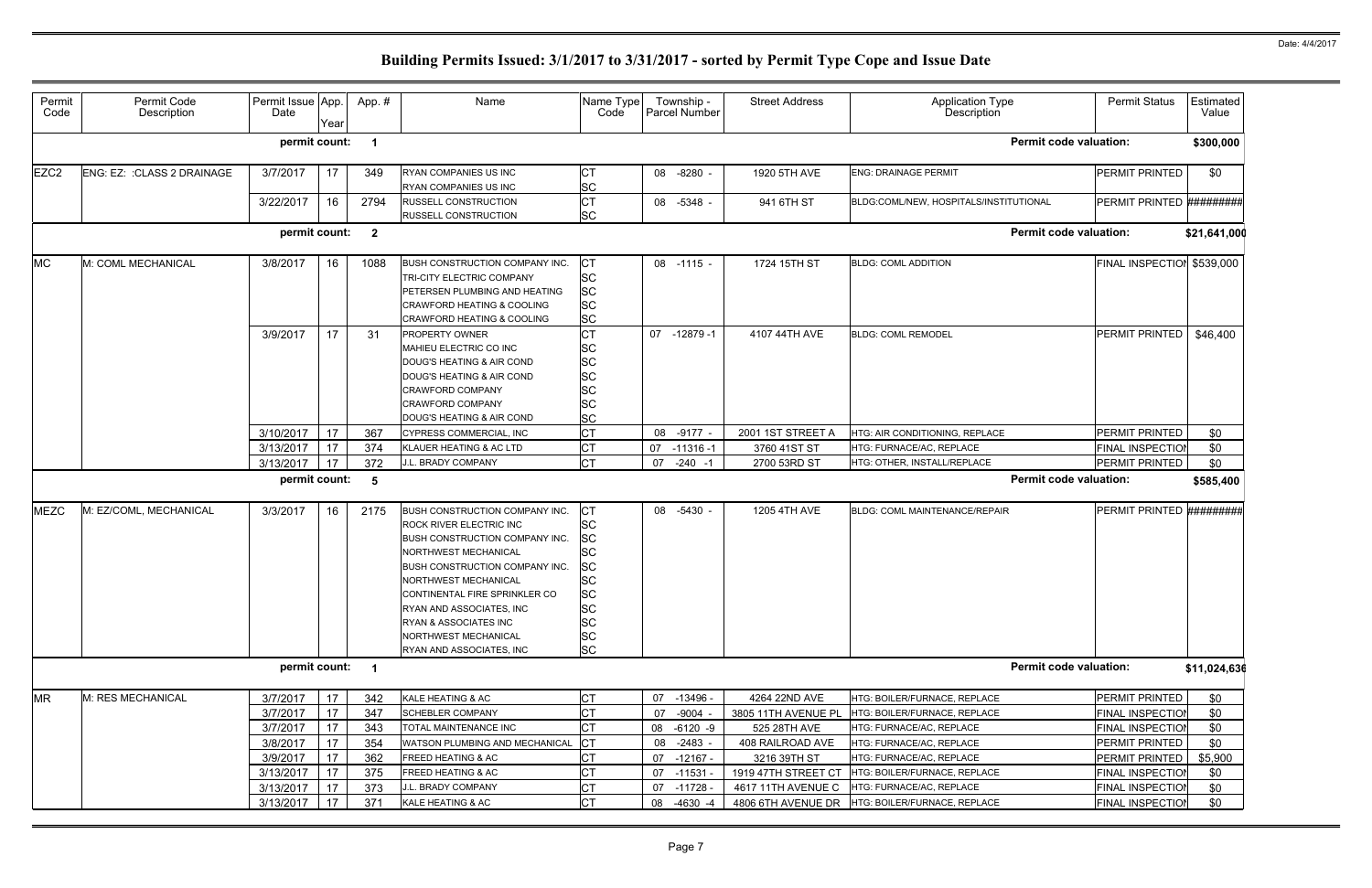| Permit<br>Code   | Permit Code<br>Description   | Permit Issue App.<br>Date | Year | App.#          | Name                                  | Name Type<br>Code | Township -<br><b>Parcel Number</b> |             | <b>Street Address</b>                          | <b>Application Type</b><br>Description                 | <b>Permit Status</b>      | Estimated<br>Value |
|------------------|------------------------------|---------------------------|------|----------------|---------------------------------------|-------------------|------------------------------------|-------------|------------------------------------------------|--------------------------------------------------------|---------------------------|--------------------|
| <b>MR</b>        | M: RES MECHANICAL            | 3/14/2017                 | 17   | 380            | KALE HEATING & AC                     | СT                | -13495 -<br>07                     |             | 4271 22ND AVE                                  | HTG: BOILER/FURNACE, REPLACE                           | PERMIT PRINTED            | \$0                |
|                  |                              | 3/16/2017                 | 17   | 410            | <b>CRAWFORD HEATING &amp; COOLING</b> | СT                | 08                                 | $-7713 -$   | 1003 17TH AVE                                  | HTG: BOILER/FURNACE, REPLACE                           | <b>FINAL INSPECTIOI</b>   | \$0                |
|                  |                              | 3/20/2017                 | 17   | 426            | <b>CRAWFORD HEATING &amp; COOLING</b> | СT                | -2769<br>07                        |             | 3814 29TH ST                                   | HTG: BOILER/FURNACE, REPLACE                           | PERMIT PRINTED            | \$0                |
|                  |                              | 3/20/2017                 | 17   | 425            | DOUG'S HEATING & AIR COND             | СT                | $-3635$<br>08                      |             | 839 20TH AVE                                   | HTG: BOILER/FURNACE, REPLACE                           | <b>FINAL INSPECTIO</b>    | \$0                |
|                  |                              | 3/20/2017                 | 17   | 413            | J.L. BRADY COMPANY                    | СT                | 08                                 | -7161 -     | 847 19TH AVE                                   | HTG: BOILER/FURNACE, REPLACE                           | PERMIT PRINTED            | \$0                |
|                  |                              | 3/22/2017                 | 17   | 440            | J.L. BRADY COMPANY                    | СT                | $-10208$<br>07                     |             | 4753 19TH AVE                                  | HTG: AIR CONDITIONING, REPLACE                         | <b>FINAL INSPECTIO</b>    | \$0                |
|                  |                              | 3/22/2017                 | 17   | 442            | <b>FAMILY HEATING &amp; COOLING</b>   | CТ                | 08                                 | $-4668 -$   | 2619 12TH AVE                                  | HTG: FURNACE/AC. REPLACE                               | <b>FINAL INSPECTIOI</b>   | \$0                |
|                  |                              | 3/23/2017                 | 17   | 449            | FREED HEATING & AC                    | СT                | $-7683$<br>07                      |             | 2371 24TH ST                                   | HTG: BOILER/FURNACE, REPLACE                           | FINAL INSPECTIOI          | \$0                |
|                  |                              | 3/23/2017                 | 17   | 446            | MIDWEST CONTRACTING                   | CТ                | 08                                 | $-6991 -$   | 614 51ST ST                                    | <b>BLDG: RES MAINTENANCE/REPAIR</b>                    | PERMIT PRINTED            | \$14,600           |
|                  |                              |                           |      |                | <b>PRECISION AIR HTG &amp; AC INC</b> | SC                |                                    |             |                                                |                                                        |                           |                    |
|                  |                              |                           |      |                | PRECISION AIR HTG & AC INC            | SC                |                                    |             |                                                |                                                        |                           |                    |
|                  |                              |                           |      |                | DEMARLIE MAINTENANCE                  | SC                |                                    |             |                                                |                                                        |                           |                    |
|                  |                              |                           |      |                | <b>DEMARLIE MAINTENANCE</b>           | SC                |                                    |             |                                                |                                                        |                           |                    |
|                  |                              | 3/23/2017                 | 17   | 451            | <b>PRECISION AIR HTG &amp; AC INC</b> | СT                | 08                                 | $-7137 -$   | 818 18TH AVE                                   | HTG: FURNACE/AC, NEW                                   | PERMIT PRINTED            | \$0                |
|                  |                              | 3/28/2017                 | 17   | 468            | PRECISION AIR HTG & AC INC            | <b>CT</b>         | 08 -7696 -                         |             | 1617 12TH ST                                   | HTG: BOILER/FURNACE, REPLACE                           | <b>PERMIT PRINTED</b>     | \$0                |
|                  |                              |                           |      |                | PRECISION AIR HTG & AC INC            | СT                |                                    |             |                                                |                                                        |                           |                    |
|                  |                              | 3/28/2017                 | 17   | 472            | PRECISION AIR HTG & AC INC            | <b>CT</b>         | 08                                 | $-9238 - 2$ | 2643 1ST STREET CT                             | HTG: BOILER/FURNACE, REPLACE                           | <b>FINAL INSPECTIOI</b>   | \$0                |
|                  |                              | 3/31/2017                 | 17   | 490            | <b>BITLER HEATING</b>                 | СT                | 08                                 | $-843 - 1$  | 162 RAILROAD AVE                               | HTG: BOILER/FURNACE, REPLACE                           | <b>FINAL INSPECTIOI</b>   | \$0                |
|                  |                              | permit count:             |      | 21             |                                       |                   |                                    |             |                                                | <b>Permit code valuation:</b>                          |                           | \$20,500           |
| <b>MRM</b>       | M: RES MECH METER SET        | 3/22/2017                 | 17   | 439            | KALE HEATING & AC                     | СT                | $-3421$<br>08                      |             | 732 11TH STREET A                              | HTG: GAS MTR RECONNECT AFTER 6 MONTHS                  | <b>FINAL INSPECTIOI</b>   | \$0                |
|                  |                              | 3/31/2017                 | 17   | 491            | <b>BITLER HEATING</b>                 | <b>CT</b>         | 08                                 | -843 -1     | 162 RAILROAD AVE                               | HTG: GAS MTR RECONNECT AFTER 6 MONTHS                  | <b>FINAL INSPECTIOI</b>   | \$0                |
|                  |                              | permit count:             |      | $\overline{2}$ |                                       |                   |                                    |             |                                                | <b>Permit code valuation:</b>                          |                           | \$0                |
| <b>PC</b>        | P: COML PLUMBING             | 3/20/2017                 | 17   | 415            | RYAN AND ASSOCIATES, INC              | СT                | 07                                 | $-335 -53$  | 3915 38TH ST                                   | PLBG: INSTALLATION, COMMERCIAL                         | PERMIT PRINTED            | \$0                |
|                  |                              | 3/20/2017                 | 17   | 416            | RYAN AND ASSOCIATES, INC              | СT                | 07                                 | $-335 -53$  | 3919 38TH ST                                   | PLBG: INSTALLATION, COMMERCIAL                         | PERMIT PRINTED            | \$0                |
|                  |                              | 3/20/2017                 | 17   | 417            | RYAN AND ASSOCIATES, INC              | СT                | 07                                 | $-335 -53$  | 3921 38TH ST                                   | PLBG: INSTALLATION, COMMERCIAL                         | PERMIT PRINTED            | \$0                |
|                  |                              | 3/20/2017                 | 17   | 419            | RYAN AND ASSOCIATES, INC              | СT                | 07                                 | $-335 -53$  | 3925 38TH ST                                   | PLBG: INSTALLATION, COMMERCIAL                         | PERMIT PRINTED            | \$0                |
|                  |                              | 3/22/2017                 | 17   | 443            | RAGAN MECHANICAL INC.                 | СT                | 11                                 | $-46 - 1$   | 5212 78TH AVE                                  | PLBG: CROSS CONNECTION REPAIRS                         | <b>FINAL INSPECTIOI</b>   | \$0                |
|                  |                              | 3/24/2017                 | 17   | 456            | <b>EWERT PLUMBING</b>                 | СT                | $-6305$<br>07                      |             |                                                | 800 AVENUE OF THE CITIE PLBG: CROSS CONNECTION REPAIRS | <b>FINAL INSPECTIOI</b>   | \$0                |
|                  |                              | 3/28/2017 17              |      | 152            | NORTHWEST MECHANICAL                  | SC                | 08 -5636 -1                        |             | 1417 16TH AVE                                  | BLDG: COML MAINTENANCE/REPAIR                          | PERMIT PRINTED   \$15,000 |                    |
|                  |                              |                           |      |                | NORTHWEST MECHANICAL                  | <b>SC</b>         |                                    |             |                                                |                                                        |                           |                    |
|                  |                              |                           |      |                | CENTURY ELECTRIC INC                  | <b>SC</b>         |                                    |             |                                                |                                                        |                           |                    |
|                  |                              | permit count:             |      | $\overline{7}$ |                                       |                   |                                    |             |                                                | <b>Permit code valuation:</b>                          |                           | \$15,000           |
| PCR <sub>6</sub> | P: RES GAS MTR RECONCT (6 MO | 3/1/2017                  | 17   | 306            | ERICKSON PLUMBING & HTG INC           | СT                | 08 -7460 -                         |             | 2011 13TH ST                                   | HTG: GAS MTR RECONNECT AFTER 6 MONTHS                  | <b>FINAL INSPECTIOI</b>   | \$0                |
|                  |                              | 3/3/2017                  | 17   | 319            | ALL HOURS HEATING & COOLING           | СT                | 07                                 | -1817 -     | 3223 18TH AVE                                  | HTG: GAS MTR RECONNECT AFTER 6 MONTHS                  | <b>FINAL INSPECTIO</b>    | \$0                |
|                  |                              | 3/9/2017                  | 17   | 363            | <b>CRAWFORD COMPANY</b>               | СT                | -9960<br>07                        |             | 4231 34TH AVENUE PL                            | PLBG: GAS MTR RECONNECT AFTER 6 MONTHS                 | PERMIT PRINTED            | \$0                |
|                  |                              | 3/10/2017                 | 17   | 366            | J.L. BRADY COMPANY                    | СT                | -8043<br>08                        |             | 1414 11TH STREET A                             | PLBG: GAS MTR RECONNECT AFTER 6 MONTHS                 | <b>FINAL INSPECTIOI</b>   | \$0                |
|                  |                              | 3/28/2017                 | 17   | 477            | J.L. BRADY COMPANY                    | СT                | 08 -3941 -                         |             | 1134 12TH AVE                                  | PLBG: GAS MTR RECONNECT AFTER 6 MONTHS                 | PERMIT PRINTED            | \$0                |
|                  |                              | permit count:             |      | 5              |                                       |                   |                                    |             |                                                | <b>Permit code valuation:</b>                          |                           | \$0                |
| <b>PCTY</b>      | P: IN-HOUSE PLBG REPAIRS     | 3/6/2017                  | 17   | 328            | RIVER BEND PLUMBING SERVICES L        | <b>CT</b>         | 08 -8660 -                         |             | 5011 10TH AVE                                  | PLBG: IN-HOUSE REPAIRS                                 | PERMIT PRINTED            | \$0                |
|                  |                              | 3/7/2017                  | 17   | 341            | <b>EWERT PLUMBING</b>                 | СT                | -6305<br>07                        |             | 800 AVENUE OF THE CITIE PLBG: IN-HOUSE REPAIRS |                                                        | <b>FINAL INSPECTIOI</b>   | \$0                |
|                  |                              | 3/15/2017                 | 17   | 386            | <b>DEMARLIE MAINTENANCE</b>           | СT                | 08 -7137 -                         |             | 818 18TH AVE                                   | PLBG: IN-HOUSE REPAIRS                                 | <b>FINAL INSPECTION</b>   | \$0                |
|                  |                              |                           |      |                |                                       |                   |                                    |             |                                                |                                                        |                           |                    |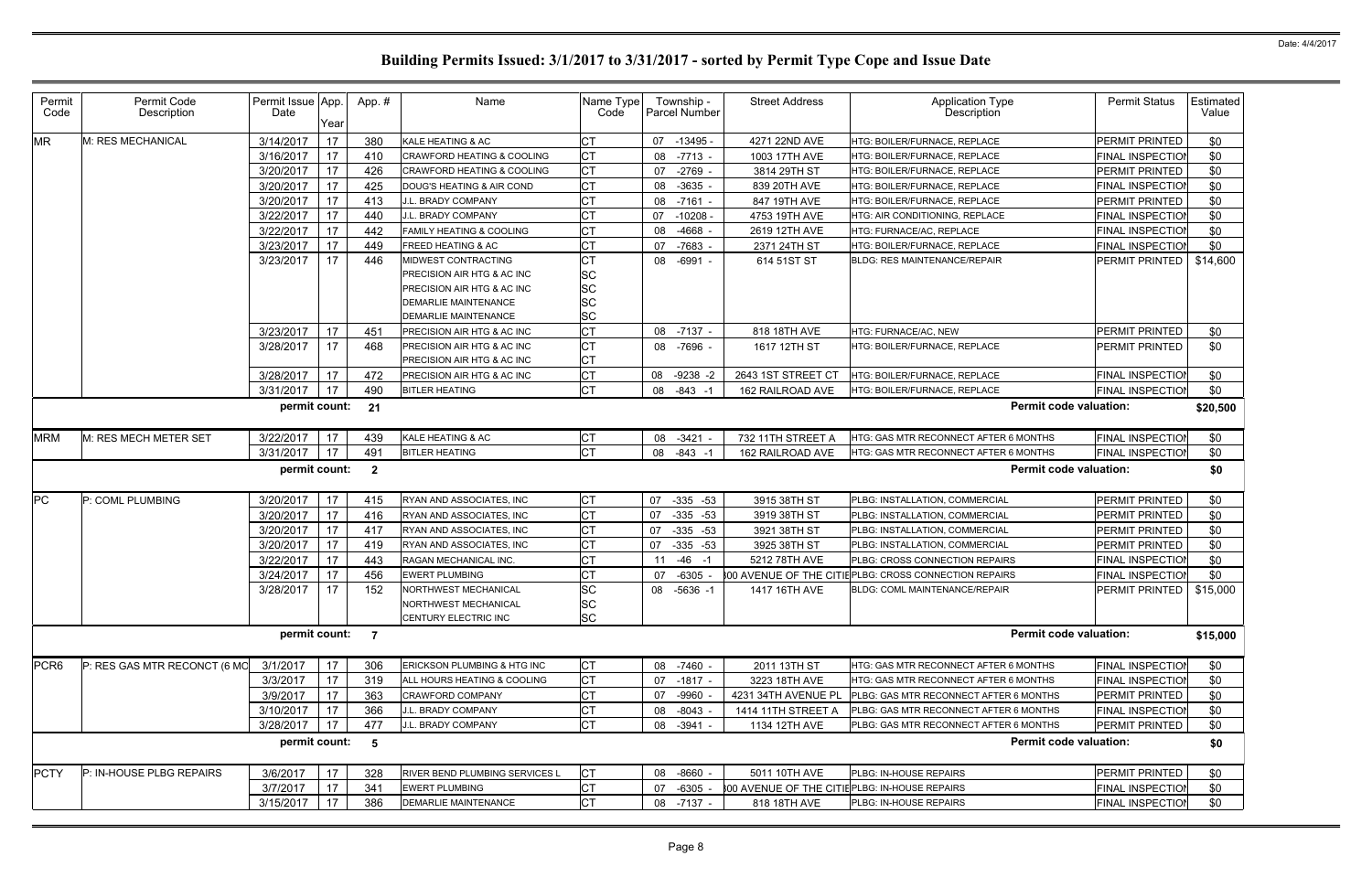| Permit<br>Code | Permit Code<br>Description | Permit Issue App.<br>Date                       | Year                 | App.#                    | Name                                                                                                                                                                                                                                                                                                                                                | Name Type<br>Code                                                                                                                           |                      | Township -<br>Parcel Number                    | <b>Street Address</b>                                        | <b>Application Type</b><br>Description                                               | <b>Permit Status</b>                                                 | Estimated<br>Value       |
|----------------|----------------------------|-------------------------------------------------|----------------------|--------------------------|-----------------------------------------------------------------------------------------------------------------------------------------------------------------------------------------------------------------------------------------------------------------------------------------------------------------------------------------------------|---------------------------------------------------------------------------------------------------------------------------------------------|----------------------|------------------------------------------------|--------------------------------------------------------------|--------------------------------------------------------------------------------------|----------------------------------------------------------------------|--------------------------|
| <b>PCTY</b>    | P: IN-HOUSE PLBG REPAIRS   | 3/20/2017                                       | 17                   | 414                      | CRAWFORD COMPANY                                                                                                                                                                                                                                                                                                                                    | <b>CT</b>                                                                                                                                   | 07                   | $-6586$ -                                      | 3642 15TH AVENUE CT                                          | PLBG: IN-HOUSE REPAIRS                                                               | PERMIT PRINTED                                                       | \$0                      |
|                |                            | 3/24/2017                                       | 17                   | 457                      | PETERSEN PLUMBING AND HEATING                                                                                                                                                                                                                                                                                                                       | Iст                                                                                                                                         | 07                   | $-1817 -$                                      | 3223 18TH AVE                                                | PLBG: IN-HOUSE REPAIRS                                                               | PERMIT PRINTED                                                       | \$0                      |
|                |                            | permit count:                                   |                      | 5                        |                                                                                                                                                                                                                                                                                                                                                     |                                                                                                                                             |                      |                                                |                                                              | <b>Permit code valuation:</b>                                                        |                                                                      | \$0                      |
| <b>PCWH</b>    | P: COML WATER HEATER       | 3/3/2017                                        | 17                   | 325                      | <b>ERICKSON PLUMBING</b>                                                                                                                                                                                                                                                                                                                            | <b>CT</b>                                                                                                                                   | 07                   | $-12634 -$                                     | 4707 16TH ST                                                 | PLBG: WATER HEATER                                                                   | <b>FINAL INSPECTION</b>                                              | \$0                      |
|                |                            | permit count:                                   |                      |                          |                                                                                                                                                                                                                                                                                                                                                     |                                                                                                                                             |                      |                                                |                                                              | <b>Permit code valuation:</b>                                                        |                                                                      | \$0                      |
| <b>PEZC</b>    | P: EZ/COML, PLUMBING       | 3/3/2017<br>permit count:                       | 16                   | 2175                     | BUSH CONSTRUCTION COMPANY INC.<br><b>ROCK RIVER ELECTRIC INC</b><br><b>BUSH CONSTRUCTION COMPANY INC.</b><br>NORTHWEST MECHANICAL<br><b>BUSH CONSTRUCTION COMPANY INC.</b><br><b>NORTHWEST MECHANICAL</b><br>CONTINENTAL FIRE SPRINKLER CO<br>RYAN AND ASSOCIATES, INC<br>RYAN & ASSOCIATES INC<br>NORTHWEST MECHANICAL<br>RYAN AND ASSOCIATES, INC | СT<br><b>SC</b><br><b>SC</b><br><b>SC</b><br><b>SC</b><br><b>SC</b><br><b>SC</b><br><b>SC</b><br><b>SC</b><br><b>SC</b><br><b>SC</b>        |                      | 08 -5430 -                                     | 1205 4TH AVE                                                 | BLDG: COML MAINTENANCE/REPAIR<br><b>Permit code valuation:</b>                       | PERMIT PRINTED #########                                             | \$11,024,636             |
|                |                            |                                                 |                      |                          |                                                                                                                                                                                                                                                                                                                                                     |                                                                                                                                             |                      |                                                |                                                              |                                                                                      |                                                                      |                          |
| <b>PGAS</b>    | P: COML GAS PIPING         | 3/3/2017                                        | 16                   | 2175                     | BUSH CONSTRUCTION COMPANY INC.<br>ROCK RIVER ELECTRIC INC<br>BUSH CONSTRUCTION COMPANY INC.<br>NORTHWEST MECHANICAL<br><b>BUSH CONSTRUCTION COMPANY INC.</b><br>NORTHWEST MECHANICAL<br>CONTINENTAL FIRE SPRINKLER CO<br>RYAN AND ASSOCIATES, INC<br>RYAN & ASSOCIATES INC<br>NORTHWEST MECHANICAL<br>RYAN AND ASSOCIATES, INC                      | <b>CT</b><br><b>SC</b><br><b>SC</b><br><b>SC</b><br><b>SC</b><br><b>SC</b><br><b>SC</b><br><b>SC</b><br><b>SC</b><br><b>SC</b><br><b>SC</b> | 08                   | $-5430 -$                                      | 1205 4TH AVE                                                 | BLDG: COML MAINTENANCE/REPAIR                                                        | PERMIT PRINTED #########                                             |                          |
|                |                            | permit count: 1                                 |                      |                          |                                                                                                                                                                                                                                                                                                                                                     |                                                                                                                                             |                      |                                                |                                                              | <b>Permit code valuation:</b>                                                        |                                                                      | \$11,024,636             |
| PGR            | P: RES GAS PIPING          | 3/9/2017<br>3/15/2017<br>3/28/2017              | 17<br>17<br>17       | 363<br>385<br>476        | CRAWFORD COMPANY<br>DEMARLIE MAINTENANCE<br>TAPPENDORF PLUMBING AND HEATIN                                                                                                                                                                                                                                                                          | <b>CT</b><br><b>CT</b><br><b>ICT</b>                                                                                                        | 07<br>08             | -9960<br>$-7137 -$<br>08 -7696 -               | 4231 34TH AVENUE PL<br>818 18TH AVE<br>1617 12TH ST          | PLBG: GAS MTR RECONNECT AFTER 6 MONTHS<br>PLBG: GAS PIPING<br>PLBG: GAS PIPING       | <b>FINAL INSPECTION</b><br><b>FINAL INSPECTION</b><br>PERMIT PRINTED | \$0<br>\$0<br>\$0        |
|                |                            | permit count:                                   |                      | $\mathbf{3}$             |                                                                                                                                                                                                                                                                                                                                                     |                                                                                                                                             |                      |                                                |                                                              | <b>Permit code valuation:</b>                                                        |                                                                      | \$0                      |
| <b>PR</b>      | P: RES PLUMBING            | 3/3/2017<br>3/13/2017<br>3/13/2017<br>3/13/2017 | 17<br>17<br>17<br>17 | 322<br>379<br>377<br>378 | LENNY DESANTIAGO PLUMBING<br>BLONDELL PLUMBING SERVICES<br>BLONDELL PLUMBING SERVICES<br>BLONDELL PLUMBING SERVICES                                                                                                                                                                                                                                 | <b>CT</b><br><b>CT</b><br><b>CT</b><br><b>CT</b>                                                                                            | 08<br>08<br>08<br>08 | -7868 -<br>$-4882 -$<br>$-4886$ -<br>$-5302 -$ | 1919 16TH ST<br>1031 13TH AVE<br>1230 11TH ST<br>756 14TH ST | PLBG: SEWER REPAIR<br>PLBG: SEWER REPAIR<br>PLBG: SEWER REPAIR<br>PLBG: SEWER REPAIR | PERMIT PRINTED<br>PERMIT PRINTED<br>PERMIT PRINTED<br>PERMIT PRINTED | \$0<br>\$0<br>\$0<br>\$0 |
|                |                            | 3/15/2017<br>3/22/2017                          | 17<br>17             | 106<br>382               | PROPERTY OWNER<br><b>BETTENDORF HOME REPAIR</b><br>PETERSEN PLUMBING AND HEATING<br>PETERSEN PLUMBING AND HEATING                                                                                                                                                                                                                                   | <b>CT</b><br><b>CT</b><br><b>SC</b><br><b>SC</b>                                                                                            | 07<br>08             | $-14208 -$<br>-4687 -                          | 5505 19TH AVE<br>2634 12TH AVE                               | <b>BLDG: RES REMODEL</b><br><b>BLDG: RES REMODEL</b>                                 | PERMIT PRINTED   \$12,750<br>PERMIT PRINTED                          | \$375,000                |